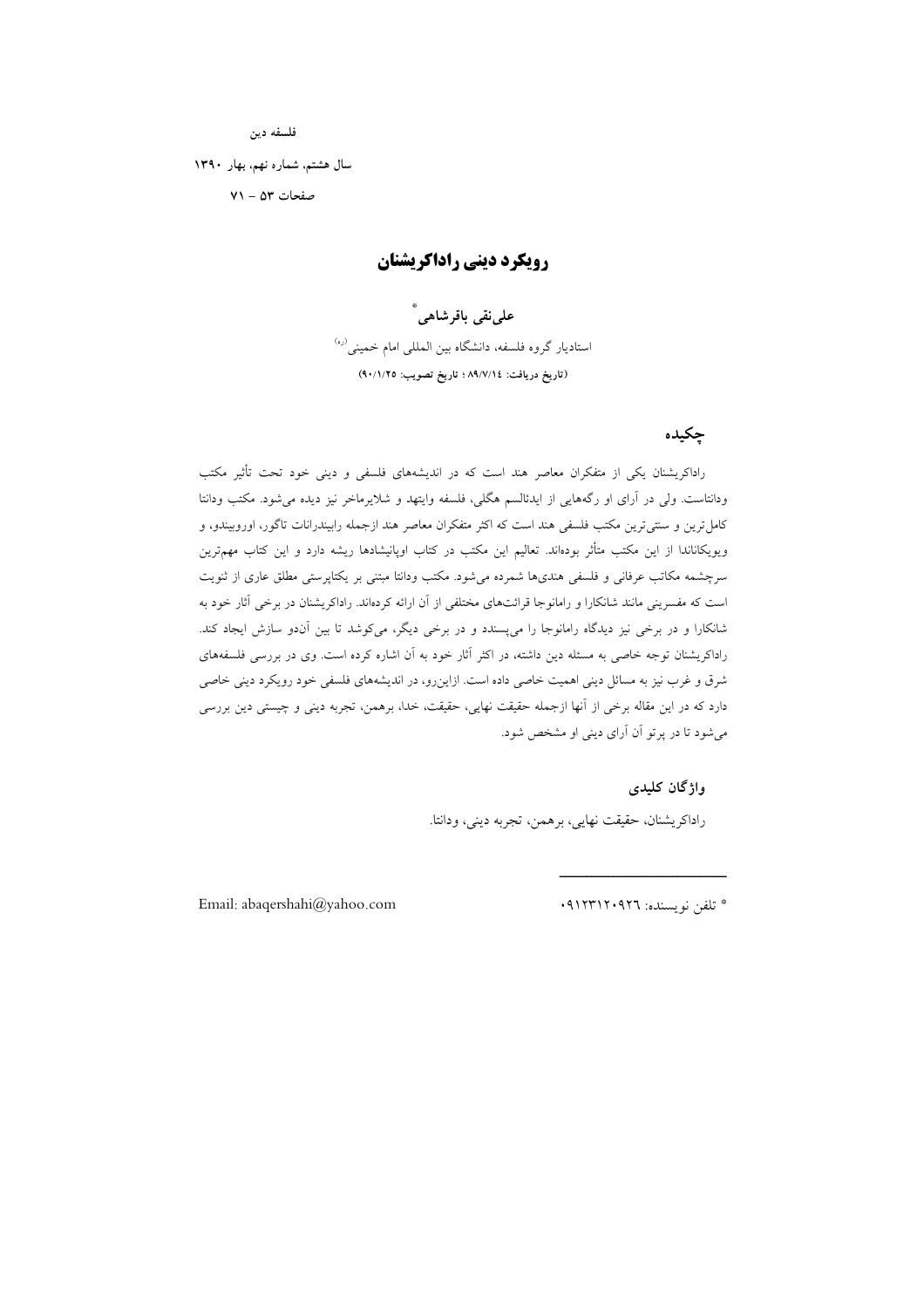مقدمه

سرویالی راداکریشنان ٰ آخرین حلقه از زنجیره متفکران معاصر هند است که در فلسفه هند جایگاه خاصی دارد. وی افزون بر فعالیت در حوزههای فلسفی ازجمله تدریس در دانشگاههای میسور و کلکته و تألیف آثار متعدد فلسفی، در سال ۱۹۲۲ به دعوت دانشگاه آکسفورد به انگلستان سفر کرد و با همکاری اساتید فلسفه هند، کنگره فلسفی هند را برگزارکرد و بهمنزله فردی اَشنا با سنتهای دینی شرق و غرب، اقداماتی برای نزدیک شدن اَنها انجام داد. او مسؤولیتهای اجرایی مهمی نیز بر عهده داشت، ازجمله ریاست دانشگاه بنارس از سال ۱۹۳۹ الی ۱۹٤۸، سفیر هند در شوروی سابق در سال ۱۹٤۹، معاونت ریاست جمهوری هند در سال ۱۹۵۲ و در نهایت ریاست جمهوری هند از سال ۱۹٦۲ الی ۱۹٦۷. ازاین رو، برخی بر این عقيدهاند كه ايده فيلسوف\_ پادشاه افلاطوني در هند از طريق راداكريشنان تحقق يافت. درضمن، ينجم سيتامبر، مصادف با تولد راداكريشنان، در هند به نام روز معلم تعيين شده است.

راداکریشنان در تفکر فلسفی خود شدیداً تحت تأثیر مکتب ودانتا<sup>۲</sup> بوده، در آرای او عناصری از ایدئالیسم هگلی و فلسفه وایتهد ّ نیز مشاهده می شود. گرایش کلی او در فلسفه به نظریه آدواییتا<sup>؛</sup> (عاری از ثنویت) ودانتایی است آنگونه که در فلسفه شانکارا<sup>ه</sup> و رامانوجا<sup>٦</sup> مطرح است.

2. Vedanta

۳. آلفرد نورث وایتهد (۱۷٦۸–۱۸۳٤)، فیلسوف و ریاضیدان انگلیسی در رامسگیت بهدنیا آمد و در دانشگاههای کمبریج و هاروارد تدریس می کرد. وایتهد، همراه با برتراند راسل، مؤلف کتابی بهنام «اصول ریاضی» بودند که در آن سعی نمودند ریاضیات را به منطق تحویل نمایند. او بعد از عزیمت به دانشگاه هاروارد، علاقهاش به متافیزیک بیشتر شد و کتاب معروف خود به نام «پویش و حقیقت» را در این خصوص نگاشت و در آن فلسفه پویش را مطرح نمود. الهیات پویشی که در قرن بیستم مطرح شد، متأثر از این کتب بوده است. آثار ديگر او عبارتاند از: «علم و جهان مدرن»، «سرگذشت انديشهها» و «شئونات تفكر ».

- 4. Advaita
- 5. Shankara
- 6. Ramanuja

<sup>1.</sup> S. Radhakrishnan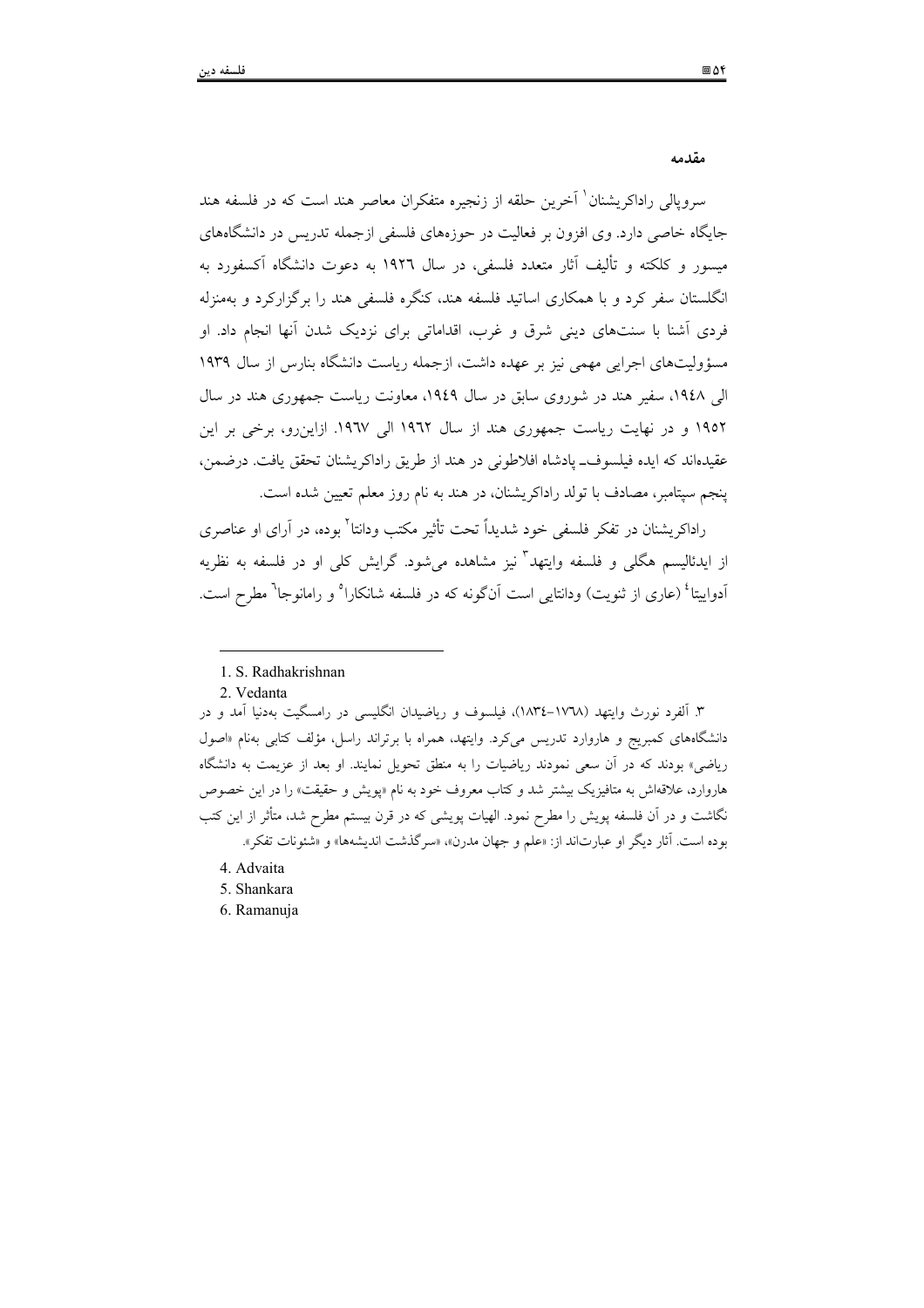هرچند او در آثار مختلف خود مواضع مختلفی اتخاذ کرده است، مثلاً در کتاب "فلسفه هند" بیشتر به دیدگاه شانکارا نزدیک است، و در کتاب "سلطه دین در فلسفه معاصر" گرایش او بیشتر به دیدگاه رامانوجا و هگل است، در کتاب "نگاهی آرمانی به زندگی" خود می کوشد بین دیدگاه شانکارا و رامانوجا سازش ایجاد کند (راجو \ ۱۹۸۵، ص۲٤۲).

مکتب ودانتا کامل ترین و سنتی ترین مکتب فلسفی هندی است که اکثر متفکران جدید و معاصر هند مانند رابیندرانات تاگور '، اوروبیندو ''، ویوپکاناندا' و گاندی تحت تأثیر این مکتب قرار گرفته و از این دیدگاه به مسائل فکری می پردازند. تعالیم این مکتب نیز، در کتاب اوپانیشادها<sup>ه</sup> ريشه دارد. كلمه ودانتا از دو جزء "ودا" و "انتا" بهمعناي انتها تركيب يافته است و مراد از آن تعليمات عرفاني وداها<sup>٦</sup> يا همان اويانيشادها است. مكتب ودانتا اولين،بار، بهمنزله يک مکتب فلسفي در رساله معروف "براهما سوترا"٬ جلوهگر شد و آنچه امروز کلمه ودانتا افاده مي کند، همان مکتبی است که مفسرانی چون شانکارا، رامانوجا، نیم بارکا^، مادوا^، و والابا`` تأسیس کردهاند. این پنج مفسّر بزرگ درصدد تفسیر و تعبیر براهما سوترا برآمدند و شیوه تمثیلی مطالب فشرده آن را با براهین محکم و مباحثات فلسفی آشکار ساختند و هریک از آنان سوتراها را با مذاق و مشرب فلسفی خود منطبق ساخت و قریحه و استعداد سرشار خود را مصروف کشف معانی رمزی اَن نموده، براساس اَن، مشرب جدیدی پی٫ریزی کرد. بین پنچ حکیمی که سوتراها را تفسیر کردند، شانکارا شهرت کمنظیری بهدست آورد. این شهرت خیرهکننده را هم باید بر شخصيت شگرف اَن حکيم عظيمالشأن حمل کرد و هم بايستي به قدرت تجزيه و تحليل و شيوه مجادله و مباحثه و سبک نگارش بدیع و کلام بلیغ و اندیشه دقیق اَن استاد بزرگ نسبت داد. تأثیر

- 2. Rabindranath Tagore
- 3. Aurobindo Ghosh
- 4. S. Vivekananda
- 5. Upanishads
- 6 Vedas
- 7. Brahma Sutra
- 8. Nimbarka
- 9. Madhva
- 10. Vallabha

<sup>1.</sup> P. T. Raju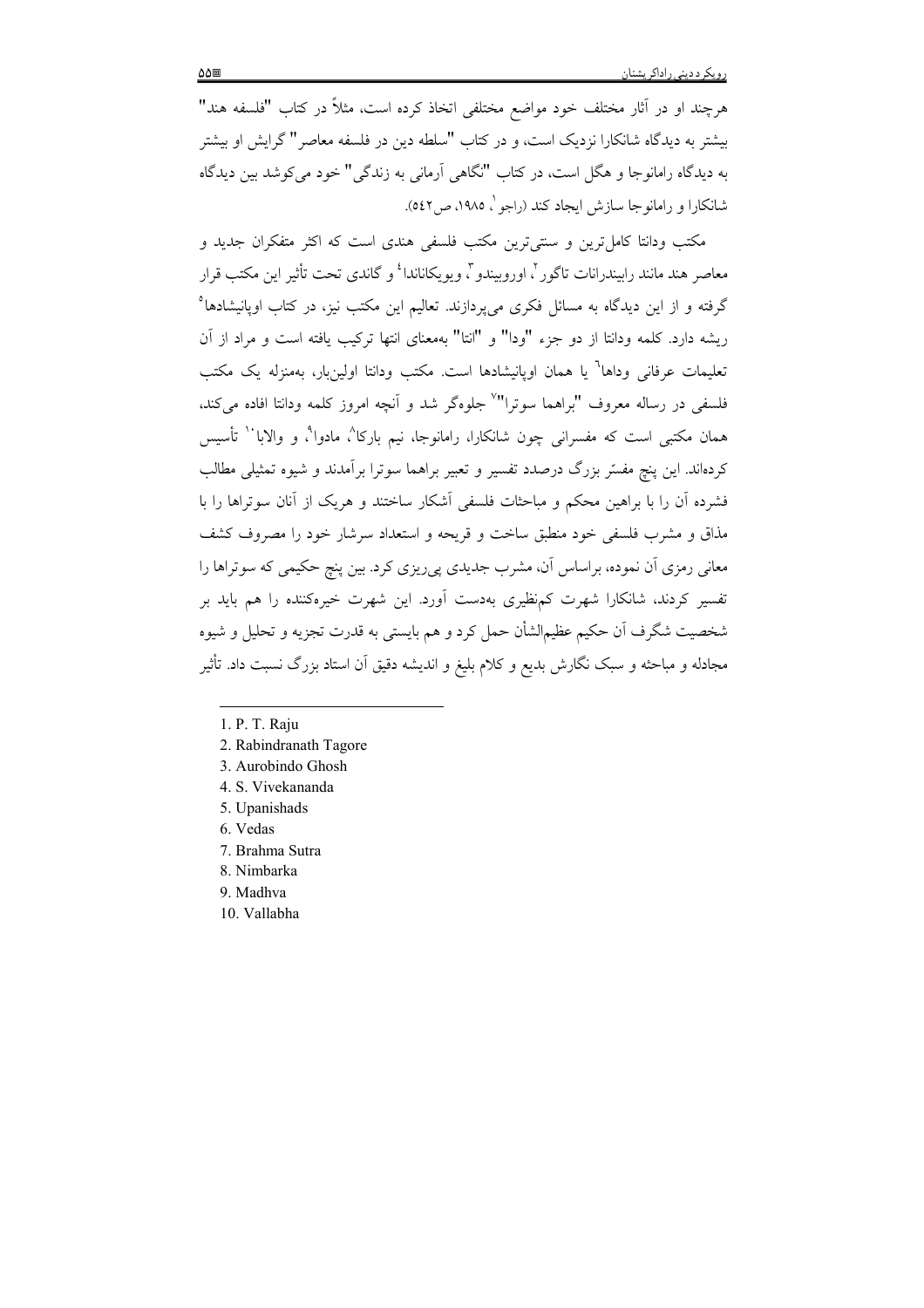فلسفه شانکارا آنچنان فراخ و وسیع بود که هرگاه سخن از ودانتا بهمیان میآید، برای بسیاری از افراد، غرض همان مکتب ودانتایی است که وی ابداع کرده است.

شانکارا تمایلات یکتاپرستی اوپانیشادها را بسط و ترویج داد و به عقاید و آرای براهماسوترا سازمان بخشید و محمل تغییرناپذیر کلیه واقعیتهای جهان را برهمن دانست. یعنی اصلی خنثی که در بعد تنزیهی و جنبه لایتناهای خود به هیچ صفتی موصوف نیست و فقط آن را با صفات سلبیه می توان بیان کرد. برهمن که هستی صرف است ورای تعیینات ذهنی و عيني بوده، معادل آتمان است. آتمان و برهمن دو قطب واقعيت در عالم كبير و صغيرند. به اًيين ودانتاي شانكارا، اَيين عدم ثنويت مي گويند (شايگان، ٢٥٣٥، ج٢، ص٧٨٣).

تفکر راداکریشنان در چارچوب مکتب ودانتا بوده، به خدا، انسان و عالم از این دیدگاه مینگریست. فلسفه دین دغدغه اصلی او بود و اکثر آثار او به دین و بحثهای دینی مربوط مي شود. آثاري مانند "اديان شرقي و انديشه غربي"، "ديدگاه هندو درباره زندگي"، "سلطه دین در فلسفه معاصر"، "دین و جامعه"، "بازیابی ایمان" و "نگاهی آرمانی به زندگی" همه بیانگر تعلق خاطر او به فلسفه دین است. بهطورکلی، راداکرییشنان در برخی آثارش بیشتر مایل است او را فیلسوف دین بخوانند (سوکوماران<sup>'</sup>، ۱۹۸۶، ص۱۳۲)؛ زیرا بهزعم او موضوع اصلي فلسفه بحث درباره حقيقت نهايي و تبيين عالم بهمنزله مظهر اوست.

### چیستی دین

رادکریشنان بیان ماهیت یا چیستی دین را کار بسیار دشواری میداند. سخن از چیستی دین، عین سخن از تجربه دینی است. در طول تاریخ اندیشه بشری، دین همواره با احساس، عاطفه، آداب و رسوم، درک، ایمان و اعتقاد، توأم بوده است. راداکریشنان معتقد است در دین عنصری شناختی، احساسی، عبادی و اخلاقی وجود دارد. او تأکید می کند گاهی اختلاف و نزاع ادیان بهخاطر تأکید بر یک جنبه از دین و فراموش شدن جنبههای دیگر آن است. درصورتی که جنبههای مختلف دین، هم|رزش|ند. با توجه به کنه دین درمی یابیم که تقریباً همه ادیان وحدت بنیادی متعالی دارند. چنانچه پیروان یک دین، در مقطعی از زمان، یکی از جنبههای دین را

1 G Sukumaran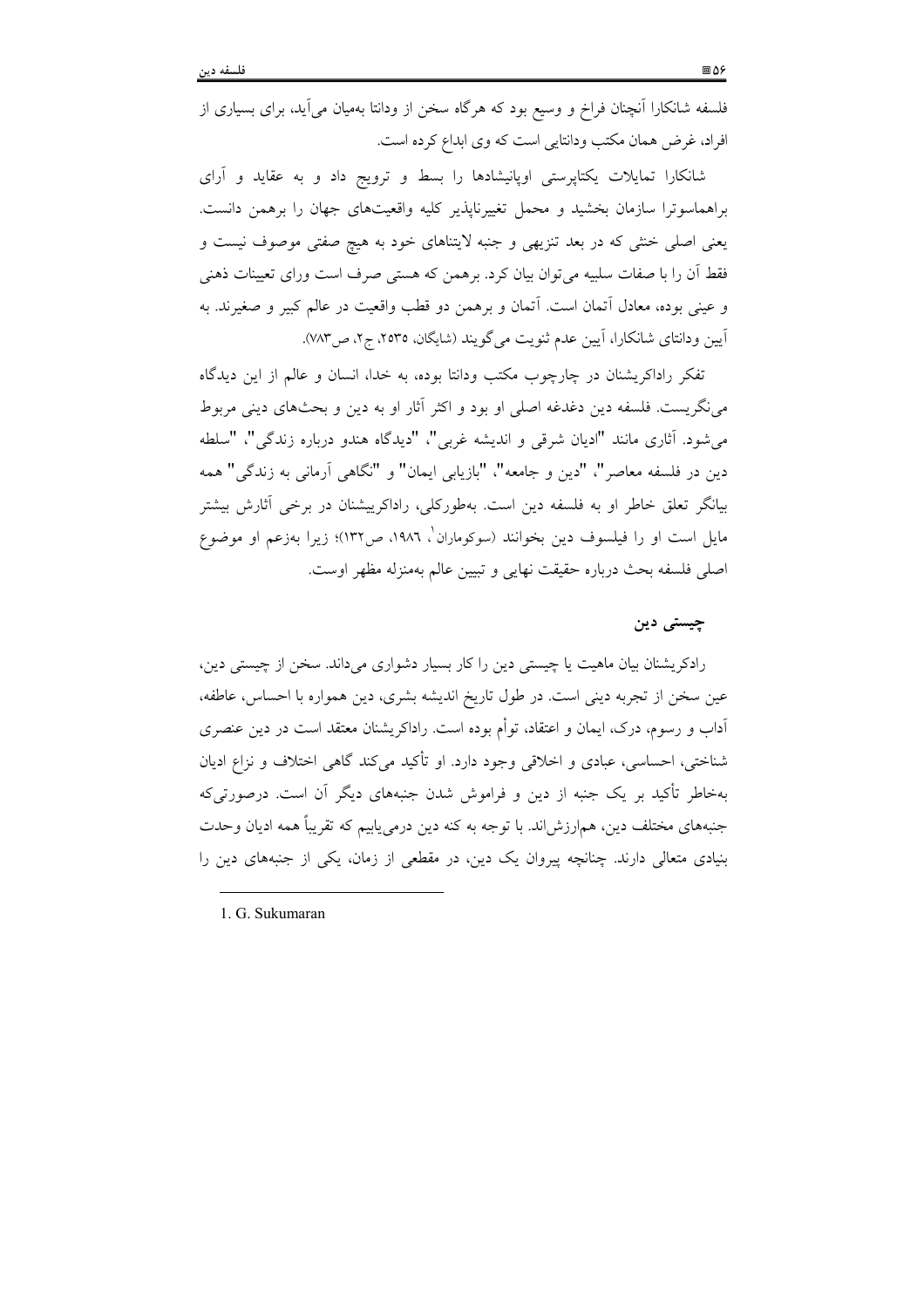مفهوم اصلی خود قرار دهند، نزاعهای دینی شروع میشود. مطمئناً چنین نزاعهایی ربطی به ذات دین نداشته، ناشی از عدم تفاهم بین پیروان ادیان است. بههرتقدیر، همه ما در دامن سنّتهای دینی خاصی به دنیا آمده و پرورش یافتهایم و برای بیان وجود مطلق از نمادها و تعابیر خاص خود استفاده می کنیم. این نمادها و تعابیر محصول زمان و شرایط خاص تاریخی انسانها بوده، در بطن هریک معنای خاصی نهفته است. بهعبارتدیگر، هر دینی ظاهر و باطنی دارد؛، ازاین٫و، صورت را نباید با حقیقت واحد دین خلط نمود. دین حقیقتی واحد، با صور گوناگون بوده، تعدد ادیان بهواسطه صور مختلف آن است. پرسشی که در اینجا مطرح می شود این است که ذات دین یا عنصر مشترک همه ادیان، چیست؟ راداکریشنان معتقد است، دین فقط مجموعهای از اصول و اعتقادات نیست، بلکه نگاهی خاص به حقیقت است (کومار ، ۱۹۷۸، ص٢٩٢). این نگاه بیانگر حقیقت دین است و براساس آن، همواره انسان با موجودی متعالی مواجه است که در خود ریشه دارد. این موجود، حقیقت مطلقی است که بهصورت اسرارآمیزی در وجود انسان بوده، واسطه متناهی و نامتناهی، و عین حقیقت دین است. بنابراین، دین همان اصل یا نحوه زندگی است که انسان را وامیدارد با ایجاد تحول در خود، زمینه را برای تجلی الهي در وجود خود فراهم كند. دين بهمعناي ايمان به هدف نهايي، حقيقت مطلق، ارزش ها و سیر زندگی در جهت اّنهاست. چنین ایمانی متضمن آگاهی به حقایق متعالی و اعتقاد به امکان دستیابی به چنین آگاهی[ی برای انسان است. ازاینرو، بیشتر ادیان بزرگ جهان از طریق پیامبران ابلاغ می شوند و بر تجربه و شهود آنها استواراند.

ر اه دين

از نظر راداكريشنان، انسان فقط از طريق تجربه ديني مي تواند رستگار شود؛ هرچند، داشتن تجربه دینی کار اسانی نیست و نیاز به مبارزه نفسانی دارد. مبارزه با یدیدههای طبیعی مانند طوفان و حیوانات وحشی آسان است ولی جهاد با امیال و اوهام کار بسیار دشواری است (راداکریشنان، ۱۹۵۲، ص۳٦۳). امیال و اوهامی که انسان به اّنها مبتلا میشود، بر اثر تأکید بیش|زحد او بر انانیّت حاصل میشود و اگر نزاعی رخ میدهد، در انانیّت ریشه دارد.

1. Kumar, Lal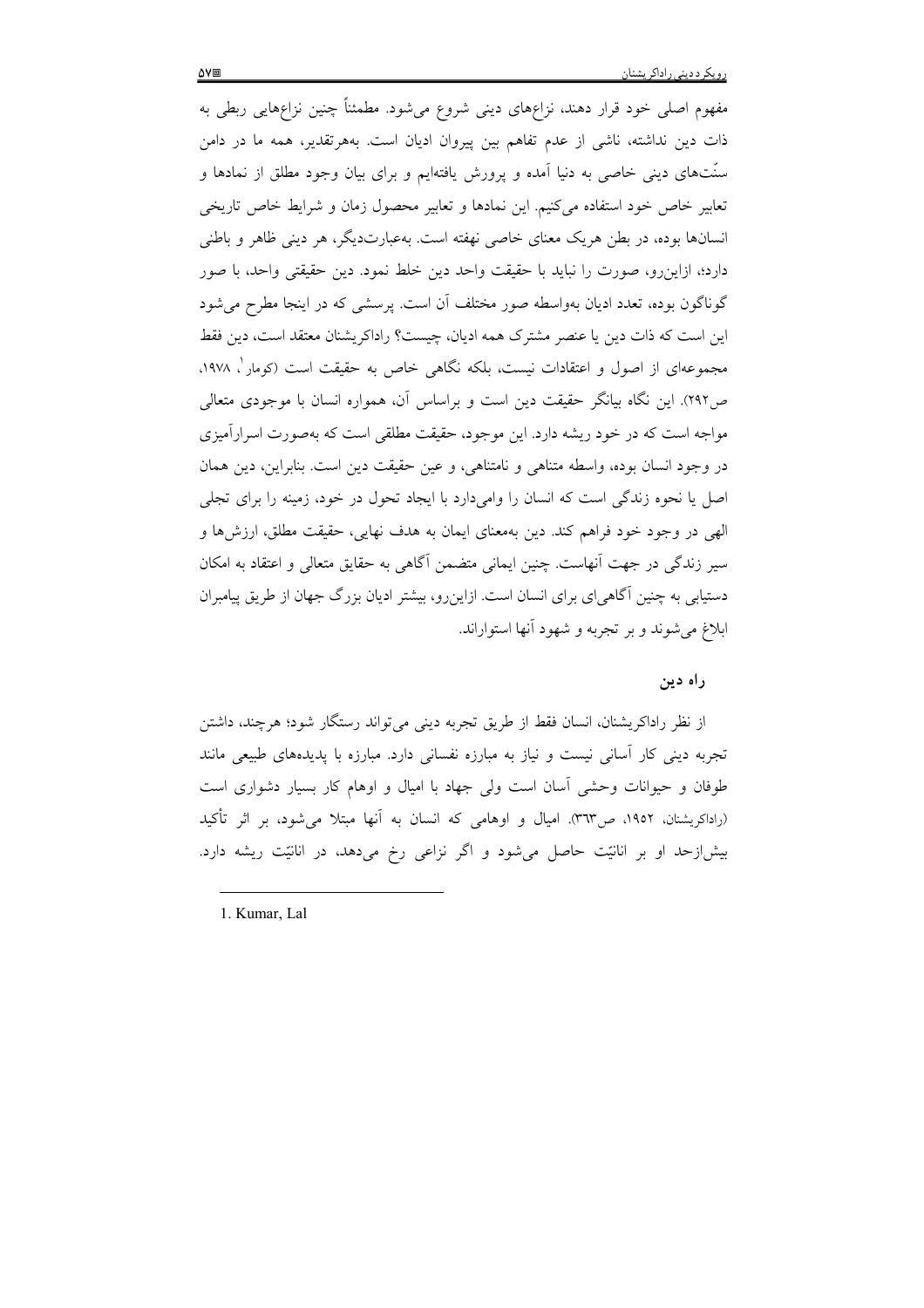راداکریشنان معتقد است، گاهی چنین نزاعی در دو مرحله صورت می گیرد؛ مرحله تغییرات در تفكر، اخلاق، و احساسات انساني، يعني تحول در نظر و ايمان؛ و مرحله تأمل، شهود، و عشق. راداکریشنان درباره خودشناسی و راه دستیابی به آن میگوید: ما به یک خلوص باطنی توأم با عزت نفس و گذشت، نیازمندیم (راداکریشنان، ۱۹٤۷، ص۱۱۱). نخستین مرحله خودشناسی، نظم و انضباط است. انضباط برای رسیدن به مقصد، و تزکیه نفس برای نیل به کمال لازم است. ایجاد نظم و انضباط در زندگی بهمعنای کنترل امیال و احساسات بوده، پالایش ذهن نیز، به تغییر اساسی در دیدگاه فکری انسان میانجامد.

پیروی از امیال نفسانی موجب گمراهی انسان می شود. ازاین رو، باید آنها را تحت کنترل قرار داد. انسان با استفاده از احساسات و عواطف خود، می کوشد تعلقاتش را گسترش دهد. ازاینروی، آنها باید کنترل شوند. عاطفهگرایی هیجانزده که بهدنبال احساسات و حالات پرشور هيجاني انسان ايجاد مي شود، با بينش كامل متفاوت است (راداكريشنان، ١٩٣٩، ص٧٨). هيجان، تجلَّمي طبيعت يرشور انسان است كه با عشق، نفرت و ناكامي همراه است. اين نوع هيجان با هیجان دینی بسیار متفاوت است. امیال نفسانی بهجهت تأکید بیش(زحد بر انانیت سعی در عرضه خود می،نمایند. انانیت معضل همیشگی و عامل جهل ماست و تا زمانی که بر آن غلبه نیافتهایم، نمیتوانیم در ارتقای روحی خود موفق شویم (راداکریشنان، ۱۹۳۹، ص۹۵). بنابراین، دیدگاه ما باید تغییر کند. ما باید با جهل خود مبارزه کنیم تا جا برای معرفت باز شود. برای درک حقیقت نباید خودمان را با انانیت یکسان بدانیم، بلکه تلاش کنیم از بند تعلقات دنیوی رها شويم. راداكريشنان به اين پيشرفت يک پيشرفت عقلي ميگويد. اين اقدام باعث تصفيه فضای ذهن از خطاها، اوهام و جهل می شود. او معتقد است چنین توفیقی بهآسانی بهدست نمي آيد، بلكه به مجاهدت، تدبير، تحمل سختيها، انضباط واقعي، و ايثار نيازمند است.

در اينجا راداكريشنان از نوعي نظم اخلاقي سخن مي گويد. نظم اخلاقي عبارت است از مجموعه اقداماتی که هدف اّن کسب اگاهی و عمل به وظایف است. طبق نظر راداکریشنان وظايف و تكاليف فرصتهايي هستند كه باعث مي شوند انسان انانيّت خود را از بين برده، عالم شود (راداکریشنان، ۱۹۸۳، ص ٦١٤). بنابراین، هر فردی باید احساسات فردی خود را که موجب انانیّت او می شود مهار کند. غرور باید جای خود را به خضوع، خشم جای خود را به بخشش و تعلّقات تنگ ظرانه خانوادگی جای خود را به خیرخواهی عام بدهد.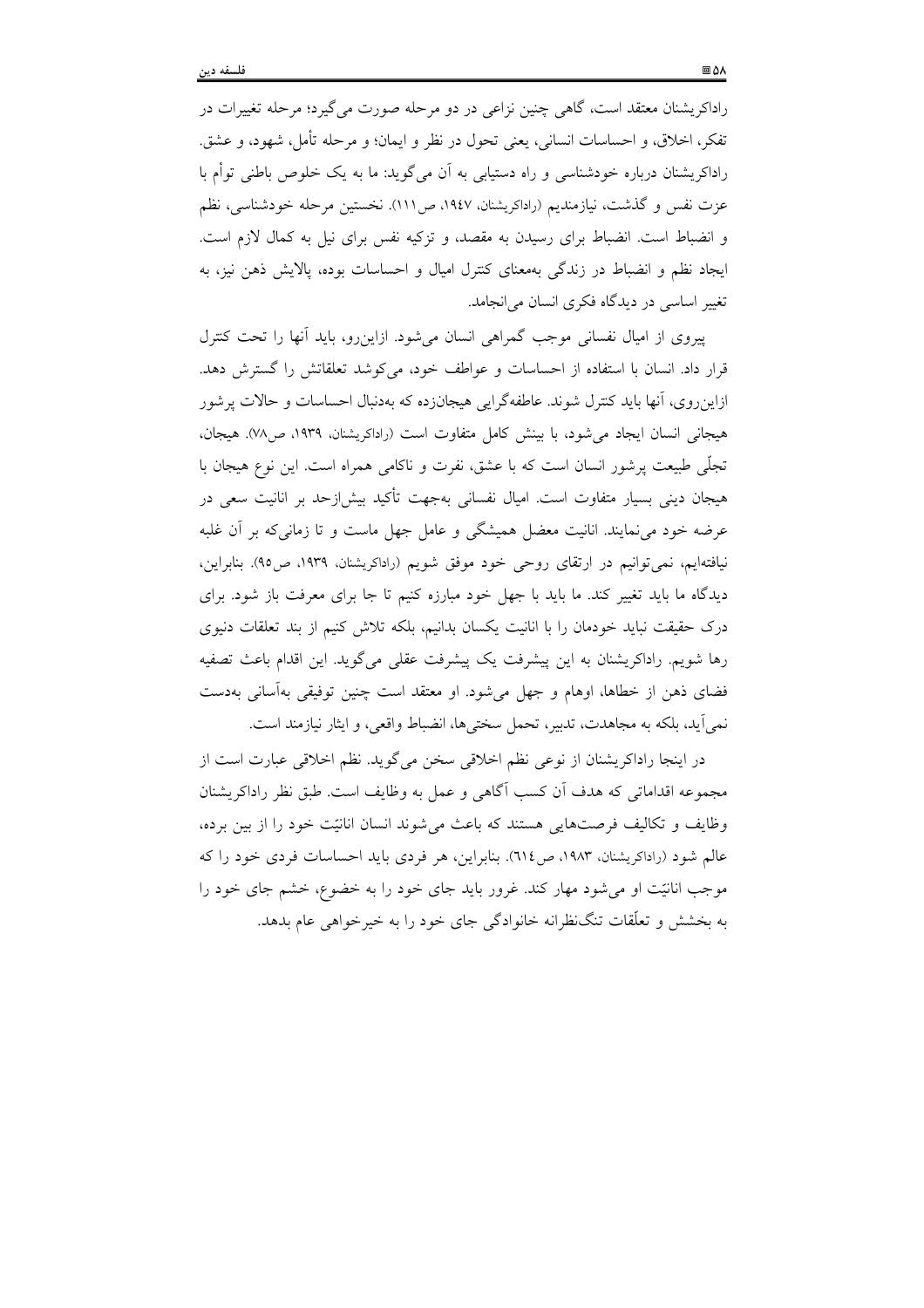مثلاً، عشق به همسایه فقط یک اصل اخلاقی نیست، بلکه جزئی از تلاش انسان برای تحقق عشق به دیگران و ازخودگذشتگی است. انسان باید حس عدم وابستگی به مادیات را در خود ایجاد کند. برای ایجاد آرامش باید از منافع تنگنظرانه خود صرف نظر کنیم که این، خود، کار آسانی نیست. این همان باطن نظم اخلاقی است. با این مقدمات، زمینه برای درک اتحاد با وجود مطلق فراهم میشود که درپی اَن، تحول درونی در فرد رخ میدهد؛ یعنی تلاش مستمر برای حضور در محضر الهی. همه اینها فقط از طریق سکوت، مراقبه'، تأمل و شهود کامل میسّر است. نظم اخلاقی، فکری و عاطفی، نفس انسان را آماده می سازد. راداکریشنان می گوید: بدین طریق، فرد، نفس خود را از تمام حوادث بیرونی دور ساخته، به باطن خود معطوف می نماید (راداکریشنان، ۱۹۵۲، ص۲۹۱). بنابراین، این مرحله، مرحله تمرکز است که طی آن نفس خود را از قید احساسات و انانیّتها رها ساخته، بر وجود حقّتعالی متمرکز می شود. راداکریشنان می گوید: این مرحله، مرحله اجتماع تمام انرژیهای توزیع شده، قوای عقلی، عواطف قلبی، آرزوهای حیاتی و بهطورکلی، تمرکز همه آنها بر یک هدف متعالی است (راداکریشنان، ۱۹٤۷، ص۱۱۳).

در نظر راداکریشنان، دعا، انحای مختلف پرستش، مراسم عبادی و اَداب دینی، هریک اهمیت خاصی دارند، ولی اساسی ترین چیز مراقبه نفس و سکوت است. او برای بیان چنین حالتی از واژههای یوگا، تمرکز ذهن، درک شهودی و غیره استفاده میکند. شاید این واژهها به موضوعات متفاوتی دلالت کنند، ولی راداکریشنان به نوعی غایتمندی در این مراحل معتقد است. أن اندازهای که حیات دینی با مراقبه و مکاشفه نسبت دارد، با اّداب و مراسم عبادی نسبت ندارد. مراقبه به انسان کمک میکند شخصیت خود را تحت نظر گرفته، آن طور که می خواهد به آن شکل دهد. ازاین رو، راه دین به اندیشههای انسان عمق می بخشد و عواطف او را تصفیه کرده، شرایط را برای ارتقای روح فراهم میآورد. کسانی که چنین حالاتی دارند، يعني اهل مراقبهاند، نسبت به دنيا و تمام موجودات جهان نگاه متفاوتي خواهند داشت. آنها درحالي كه در اين عالماند، تعلقي به اين عالم ندارند. اگرچه آنها در اين عالم قدم ميزنند و حرکت میکنند، تحت تأثیر این عالم قرار نمیگیرند. برای بررسی دقیقتر رویکرد دینی راداکریشنان بررسی آرای او درباره حقیقت نهایی ضروری است.

1 Meditation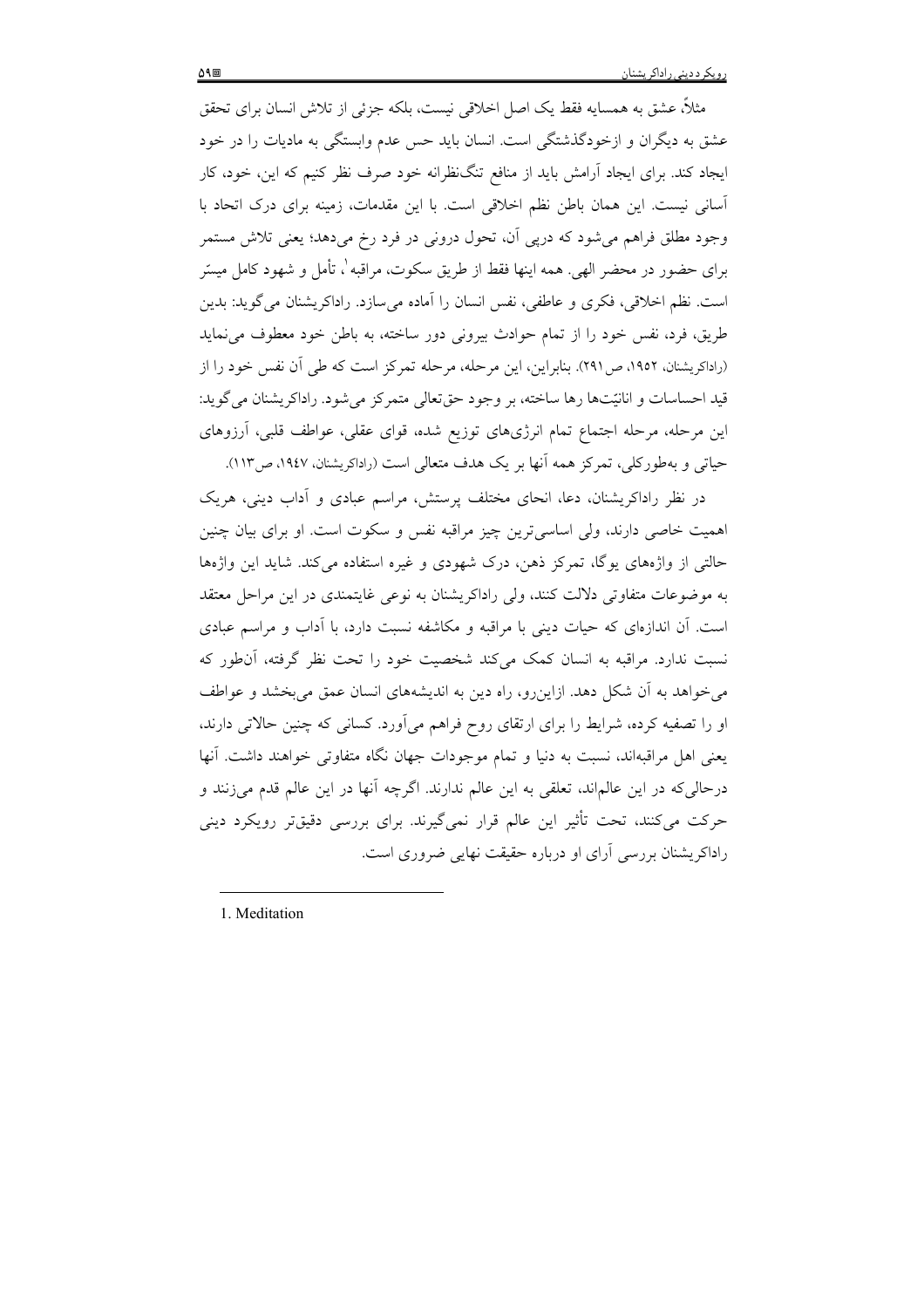# حقيقت نهايي<sup>'</sup>

به اعتقاد راداكريشنان، هدف فلسفه تبيين عالم است كه آن نيز از طريق فهم حقيقت نهايي میسر است. او در ارائه تصویری از حقیقت نهایی شدیداً متاثر از مکتب ودانتاست. حقیقت نهایی در مکتب ودانتا اصل برهمن ٔ است که آن نیز، از طریق صفات ثبوتیه قابل اثبات نیست بلکه باید آن را پذیرفت؛ زیرا، بدون فرض چنین اصلی هیچچیزی قابل تفکر نیست. او برهمن را مبنای منطقی تمام موجودات عالم میداند. او با رویکرد طبیعتگرایان در تبیین عالم شدیداً مخالف است؛ زیرا بهزعم او در طبیعتگرایی تبیین عالم، مبتنی بر حقیقت زمان به نحو کمّی بوده، از چارچوب پدیدارهای زمانی فراتر نمی رود. ازاین رو، طبیعتگرایان از درک حقیقت نهایی عاجزند (راداکریشنان، ۱۹٤۷، ص١٣١٤. طبیعتگرایان می کوشند از طریق نظم عالم و قوانین حاكم بر أن عالم را تبيين كنند، غافل از اينكه نمي توان حقيقت را از طريق نظم طبيعت مكانيكي درک کرد. راداکریشنان با رد طبیعتگرایی در درک حقیقت، سعی در معرفی حقیقتی دارد که بتوان از طريق آن، همه موجودات ازجمله خود انسان را شناخت. قطعاً در طبيعت نمي توان چنین اصلی را یافت که محیط بر کلیه موجودات باشد. از نظر او چنین اصلی باید روحانی باشد. يعني اصلي فراتر از عالم ماده. راداكريشنان به تأسي از مكتب ودانتا معتقد است، اگرچه نمي توان تصوير روشني از حقيقت نهايي ارائه نمود، بايد كوشيد تا حدالامكان با توجه به محدودیتهای زبانی تصویری ارئه کرد که قابل قبول باشد.

### برهمن

برهمن در مکتب ودانتا، «سات» تعنی وجود صرف، یا وجود مطلق است که ورای تعینات ذهني و عيني است. راداكريشنان در آثار خود به چنين اصل غيرمادي يا حقيقت واحدي اشاره، و آن را هم از طریق مکاتب فلسفی هند، و هم به روش فیلسوفان غربی تشریح میکند. او، گاهی از آن اصل به وجود مطلق و گاهی به برهمن یاد میکند. وجود مطلق در ذهن او، هم

3. Sat

<sup>1.</sup> Ultimate Reality

<sup>2.</sup> Brahman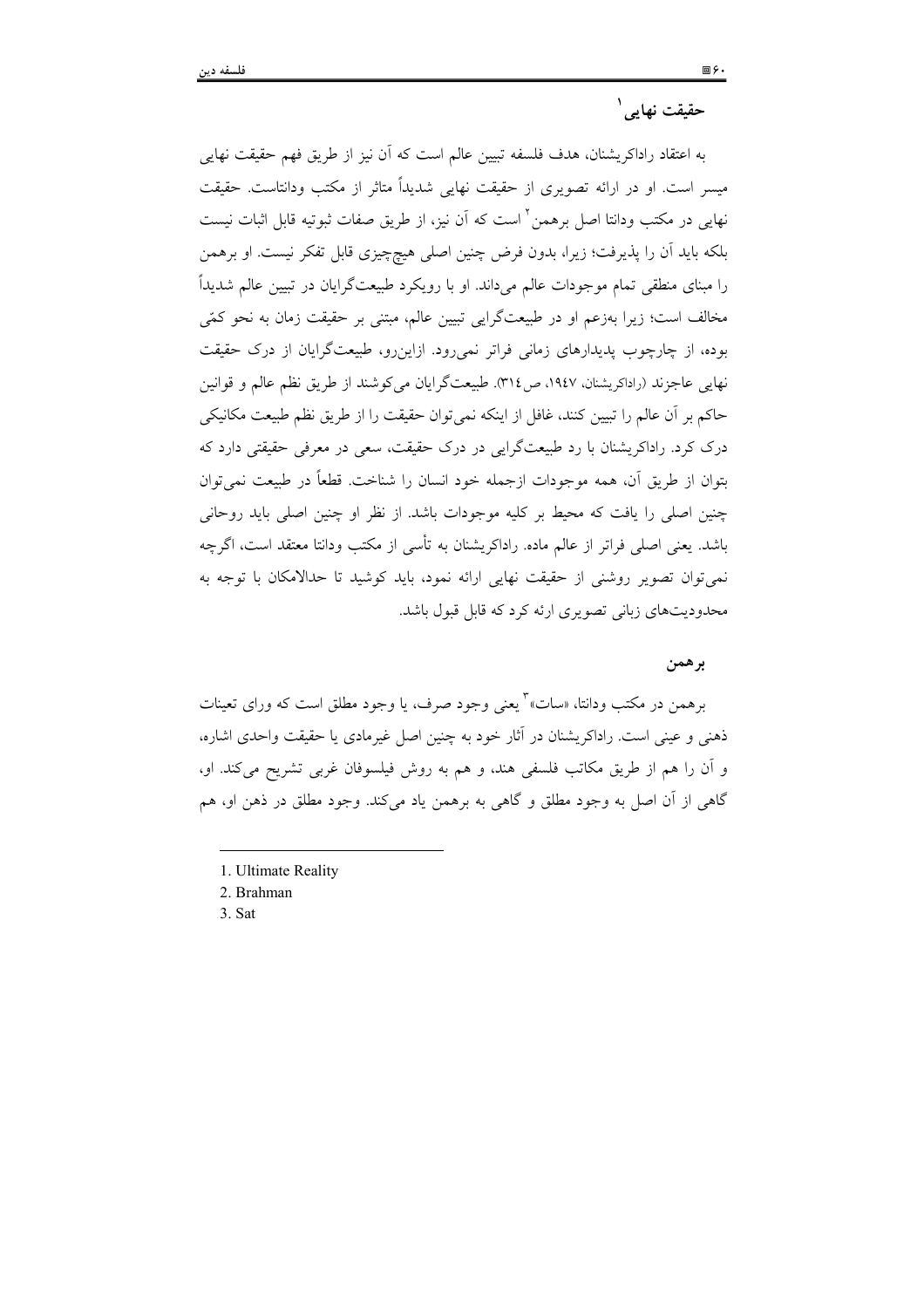تداعی کننده وجود مطلق در سنت هگلی، و هم وجود مطلق بهمعنای ودانتایی است. وجود مطلق یا ایده مطلق در سنت هگلی در سیر دیالکتیکی بوده، سوژه و ابژه از مظاهر آن شمرده می شوند. ایده مطلق همان بودن است، جامعه و طبیعت نیز تجلّی همان ایده مطلقند که در سیر دیالکتیکی بودهاند. راداکریشنان معتقد است، حقیقت نهایی را نمی توان بهطور انتزاعی درک نمود، بلكه تبيين حقيقت نهايي عالم و درك أن بايد وحدتگرايانه باشد، يعني وجود مطلق را باید ذاتاً واحد دانست. در مکتب ودانتا وجود مطلق هیچ تغایر و تمایزی ندارد. اگر تمایزی هست فقط از نگاه مخلوقات است. هرچند به یک معنی، هر موجودی مظهری از وجود مطلق است، این تجلیات هیچ تأثیری در واحدیت مطلق ندارند. اگرچه وجود مطلق خود را در تمام موجودات به طرق مختلف آشکار می کند، درعین حال، واحد بوده، از هیچیک از جلوهها متأثر نیست. تأکید راداکریشنان بر ویژگی وحدانیت مطلق به این دلیل است که بهزعم او، عالم کثرت مظهر وحدت است. سیر عالم به نحوی است که بیانگر اتفاقی بودن اّن نیست، بلکه بیانگر نوعی وحدت غایتمند است. این وحدت، زمانی قابل تبیین است که حقیقت نهایی بهصورت واحد تلقی شود. ازاینِ رو، وحدتگرایی راداکریشنان ریشه در دیدگاه غایتانگارانه وی دارد.

وجود مطلق از نظر او، عین آگاهی و آزادی محض، و امکان نامتناهی است (راداکریشنان، ۱۹۲۰، ص٤٣). وجود مطلق به اين معنا، هم در مكتب ودانتا، و هم در ايدئاليسم مطلق هگلبي مطرح شده است. وجود مطلق، آگاهی محض است؛ زیرا آگاهی محض، غیرقابل توصیفترین ذاتي است كه واجد يك وجود مستمري است. يعني لحظهاي نمي توان وجود أن را بدون ارتباط آن با آگاهی تصور کرد. وجود مطلق امکان نامتناهی است؛ زیرا امکان ظهور عوالم مختلف از طريق آن بهطور نامتناهي وجود دارد. وجود مطلق همچنين آزادي محض است؛ زيرا در فعليت بخشیدن به هر قومای، مقید به هیچ قیدی نیست. یعنی او یک فعل آزادانهای دارد و می تواند عالمي را متفاوت از عالم فعلي خلق كند. اگر فعلي رخ ميدهد و فعل ديگري با تأخير صورت مي گيرد، ناشي از آزادي محض اوست. درحقيقت، راداكريشنان معتقد است، نحوه وجود و نظم حاکم بر عالم و سیر تکاملی اّن و همچنین هدفمندی اّن مستلزم یک وجود مطلق است.

وجود این عالم، خود، بر وجود مطلقی دلالت دارد که عالم از آن بهوجود آمده است. از نظر راداكريشنان، اين وجود مطلق بايد روحاني باشد. اصول شناخته شده قادر به تبيين عالم نیستند؛ ازاین٫و، از طریق اصول ناشناخته باید دست به تبیین عالم زد. نگاه ضعیف ما به حیات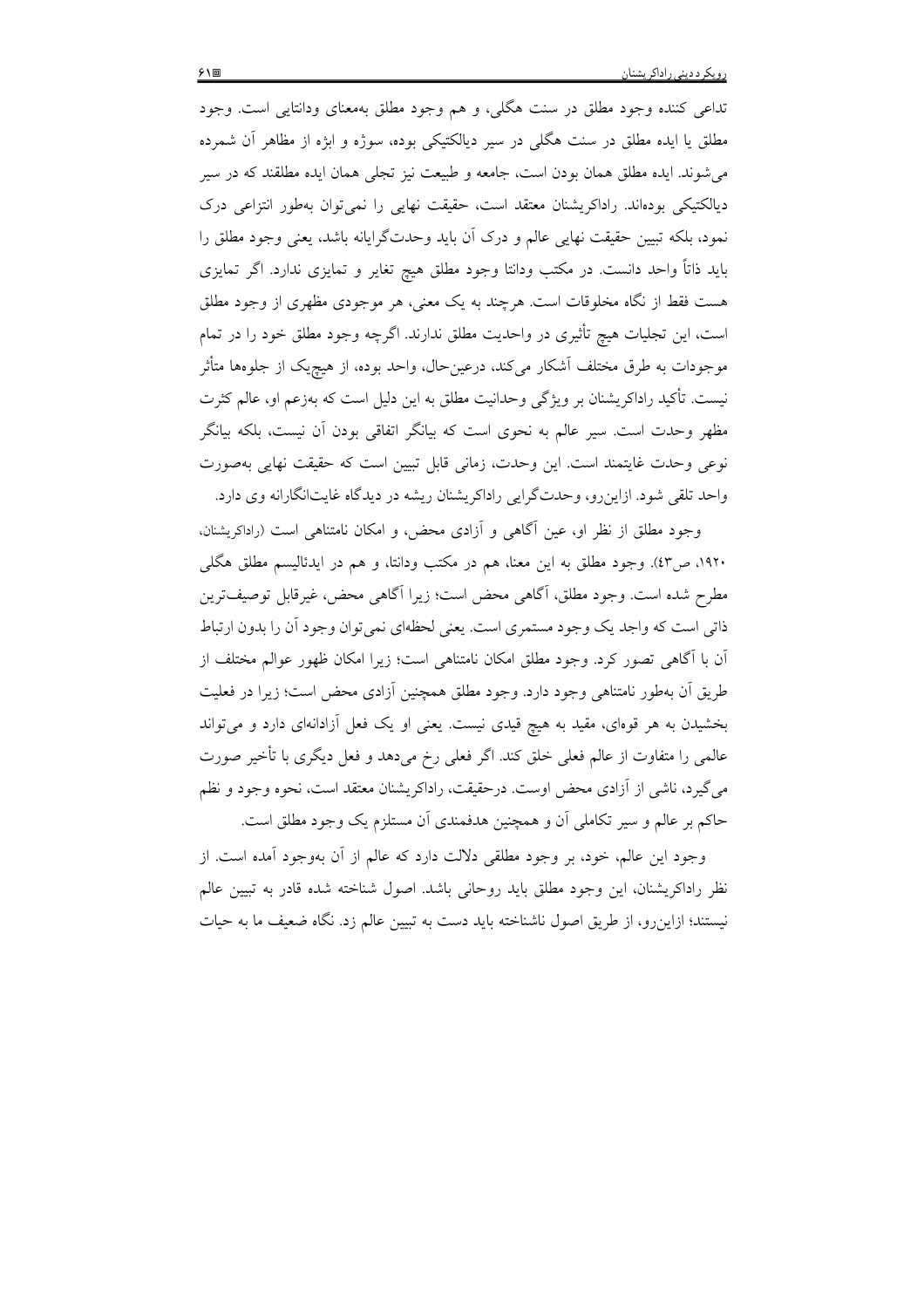روح بیانگر این است که کیفیات روحانی میتوانند ما را فراتر از شناخته شدهها ببرند. وجود مطلق واجد أزادی مطلق است. بهطوریکه هیچچیز نمیٍتواند او را محدود کند. او غیری ندارد؛ از این رو، چیزی فراتر از او وجود نداشته، آزادی او پیوسته است. وجود مطلق او نامتناهی است؛ زيرا متناهي وابسته به غير است. همچنين وجود مطلق، حقيقت نهايي است، زيرا قائم به ذات و اصل همه موجودات بوده، نامتغییر و نامتناهی است. از آنجا که نامتناهی است قائم بذات است. متغیر بودن بهمعنای تبدیل شدن به چیزی است که او از آن مبرا است. از آنجا که وجود مطلق کاملاً غنی است، مطلقاً قائم بهذات است. همچنین او ابدی بوده، ابدی بودن ناشی از ابدیت و ثبات و قائم بذات بودن وجود مطلق است. ابدی بودن او به معنای زمانی نیست. بلکه از نظر وجودی ابدی است، یعنی فراتر از زمان بوده و اساساً زمان نسبتی با مطلق ندارد. راداکریشنان وجود مطلق را کمال مطلق، و غیر او را عدم کمال می داند. شاید درجاتی از کمال در این عالم وجود داشته باشد، ولی کل کمال وجود مطلق است. از این رو، او معتقد است، وجود مطلق فراتر از تمام جلوههای خود است، هرچند عالم مجلای حقیقت است، حقیقت نهایی قابل تحویل به طبیعت نیست. مفهوم حقیقت در نظر راداکریشنان وحدت وجودی نیست، بلکه چیزی بین وحدت وجودگرایانه و خداگرایانه است. به اعتقاد او، تلاش انسان برای توصیف وجود مطلق بي ثمر است؛ زيرا انسان نمي تواند ماهيت وجود مطلق را توصيف كند. او در كتاب خود به نام "بازيابي ايمان" مي گويد: به وجود صرف كه مطلق است فقط مي توان اشاره كرد. اين سخن بیانگر نفوذ اندیشههای شانکارا در او است (راداکریشنان، ۱۹۵۲، ص۸۷). البته نظر راداکریشنان در برخی از آثارش مانند «سلطه دین در فلسفه معاصر» با این نظر مخالف بوده، به دیدگاه رامانوجا نزدیکتر می شود. به نظر رامانوجا، مفهوم وجود مطلق و خدا یکسان است.

#### خدا

وی افزون بر وجود مطلق یا همان برهمن، از وجود خدا نیز سخن گفته است. اگرچه در مکتب ودانتای شانکارا، به چنین بحثی اشاره شده است، این دو وجود یکی تلقی نشده، بلکه دو حقیقتی تلقی شدهاند که می توان آنها را از دو طریق درک نمود. شانکارا میان ایندو حقیقت تمایز قائل است. راداکریشنان نیز، در برخی از آثار خود میان وجود مطلق و خدا تمايز قائل است؛ ولي برخلاف مكتب ودانتا تمايز أنها را متعالى نمىداند. به اعتقاد او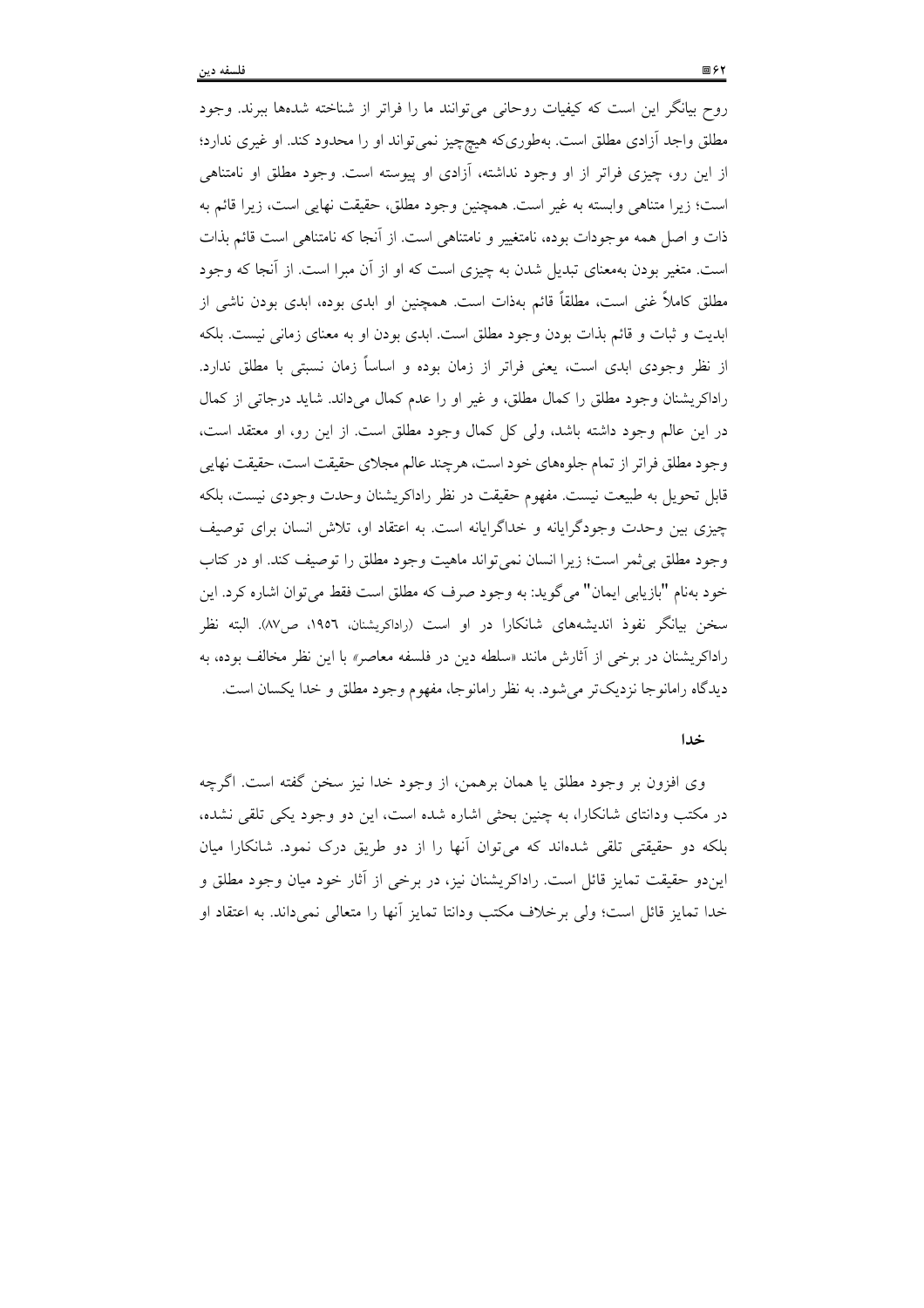برای تبیین عالم باید به اصلی اندیشید که از طریق أن بتوان نظم و غایتمندی این جهان را تبيين نمود. او مانند وايتهد معتقد است، خداوند اصل نظام عالم است.

وایتهد معتقد است خداوند در وجود خویش نظم امکانات را تجسم میبخشد، یعنی صور بالقوه رابطهای را که حتی پیش از تحقق اَشوبناک نیستند، بلکه بساماناند. این جنبه از خداوند پاسخدهنده این پرسش است که چرا جهان دارای این نوع نظم (فی المثل ابعاد مکانی) و نه انواع دیگر نظم است؟ این نقش خداوند، خود، بهخودی خود، بی(راده و تغییرناپذیر می نماید. او یک اصل متافيزيكي انتزاعي است، يعني ماهيت ناانسانوار و ناخوداًگاه جهان (ايان باربور، ١٣٦٢، ص٤٦٩).

راداکریشنان معتقد است حق تعالی خود را به دو طریق أشکار می کند. یکی بهصورت وجود مطلق و دیگری بهصورت خدا. حقیقت نسبت به خودش مطلق است و نسبت به خلق خدا است. خدا مطلق بالفعل است. او معتقد است نیازهای عقل باید با نیازهای تجربه منطبق باشد. یعنی، هم نیاز متافیزیکی و هم نیاز دینی انسان باید تأمین شود. وجود مطلق نیاز متافیزیکی و خدا نیاز دینی انسان را تأمین میکند.

او برخلاف شانكارا قصد نداشت خدا را به غیرحقیقی تحویل نماید و آن را محصول مایا ْ بداند. خدا حقیقت است تا زمانی که خلقت حقیقت است. او میگوید خدا جنبهای از وجود مطلق است. خدا از نظر غایت بشری مطلق است. اما وقتی نسبت وجود مطلق را با آن امکانی كه بهصورت خلق ظاهر شده است، محدود مى كنيم أن وجود بهصورت خالق، حكمت، عشق، خیر و خدا ظاهر می شود. راداکریشنان میگوید: ما زمانی که وجود متعالی را جدا از عالم در نظر مي گيريم، وجود مطلق، و وقتي آن را در رابطه با عالم، درنظر مي گيريم، خدا ميiاميم. وجود مطلق ماهيت پيش جهاني خداست و خدا از ديدگاه جهاني مطلق است.

ازاین رو، می توان تمام صفات خدا را به مفهومی که راداکر پشنان از او دارد، نسبت داد؛ و در اینجا براهين اثبات خدا اعتبار و اهميت خاص خود را خواهند داشت. او ضمن يذيرش تمام براهين اثبات وجود خدا، برهان غایبی، برهان اخلاقی، و برهانی را که مبتنی بر تجربه شهودی است مناسبترین براهین میداند. او گاهی به برهان علّی اشاره میکند ولی قرائت او از آن شبیه برهان دکارت است. او مانند دکارت معتقد است، برای تبیین وجود خود باید به علّت متوسل شد. یعنی

1. Maya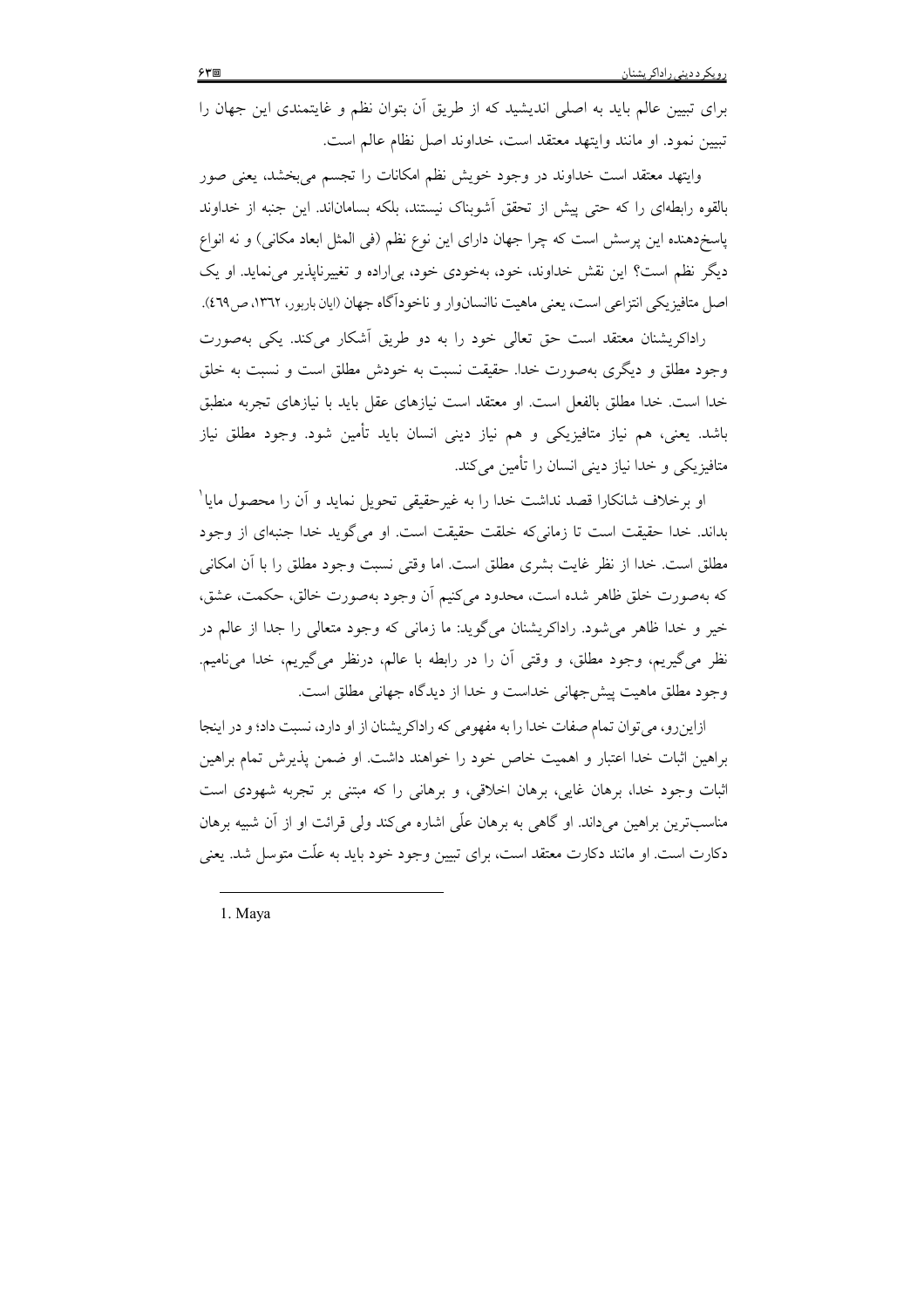بايد علت خلاقي را تصور كنيم كه خالق موجوداتي چون ماست؛ و چنين علتي، الهي و لايتعلل است. در نظر او برهان غایی اهمیت بسیاری داشته، خلق عالم از روی صدفه و اتفاق نیست، بلکه خلقت غايتمند است. او در كتاب "نگاهي آرماني به زندگي" مي گويد: «ماهيت عقلي و غايي عالم مي تواند فرض وجود عالم روحاني را توجيه كند» (راداكريشنان، ١٩٤٧، ص٢٤٥).

برهان اخلاقی برهانی است که براساس آن، وجود یک نظام اخلاقی در این عالم، پیش فرض زندگی اخلاقی ماست. تلاش و حس اخلاقی ما بر این فرض استوار است که انسان پاسخ گوی اعمال زشت و زیبای خود بوده، عالم در سیطره یک حاکم اخلاقی به نام خدا است که ناظر بر اعمال خوب و بد انسانهاست. از نظر راداکریشنان مهمترین دلیل وجود خدا، تجربه شهودی یا معنوی حق تعالی است. او معتقد است، هرکسی نوعی تجربه معنوی دارد. تلاش انسان برای فهم چیزی فراتر از امکانات مادی ما، خود، دلیلی بر وجود حقیقتی به نام تجربه معنوی یا روحانی است. حاصل وجود چنین تجربهای این است که بی نظمی بر عالم حاکم نبوده، عالم دارای غایتی است که انسان می کوشد آن را درک کند. افزون بر آن، کسانی که قابلیتهای شهودی و معنوی خود را پرورش دهند، می توانند حقایق معنوی را درک کنند. وجود این تجربهها خود، گویای آن است که حقیقت بهمنزله علت اصلی تجربههای معنوی و عامل گسترش و تقویت آن، باید معنوی باشد.

راداکریشنان به معتبر و اطمینان بخش بودن چنین تجربههایی بسیار خوشبین و امیدوار است. حتی معتقد است برای اثبات وجود خدا نیازی به برهان نیست؛ یعنی برهان می تواند در تقویت ایمان مردم مؤثر باشد، ولی در نهایت، اَن نیز مبتنی بر تجربه شهودی و معنوی است. از نظر او، خدا عقل اعلاست. او بهمنزله عقل اعلا، خلقت را از قوه به فعل تبديل مي كند. او همچنین عشق و خیر مطلق است. راداکریشنان با اشاره به تثلیث هندی یعنی برهما ْ، ویشنو ْ، و شیوا ٌ، میگوید، خدای واحد مانند برهما خلق میکند، مانند ویشنو به رستگاری میرساند، و مانند شیوا حکم میکند. این سهمرحله در نظام عالم، بیانگر یک طرح واحداند. او مبدأ موجودات بوده، نشاط آنان ناشی از اوست. خیر او به همه موجودات تعلق می گیرد. خدا همه را دوست دارد. او ما را خلق کرده، بر ما حکومت می کند. خلقت، رستگاری و حکم، نامهای

- 1. Brahma
- 2. Vishnu
- 3. Shiva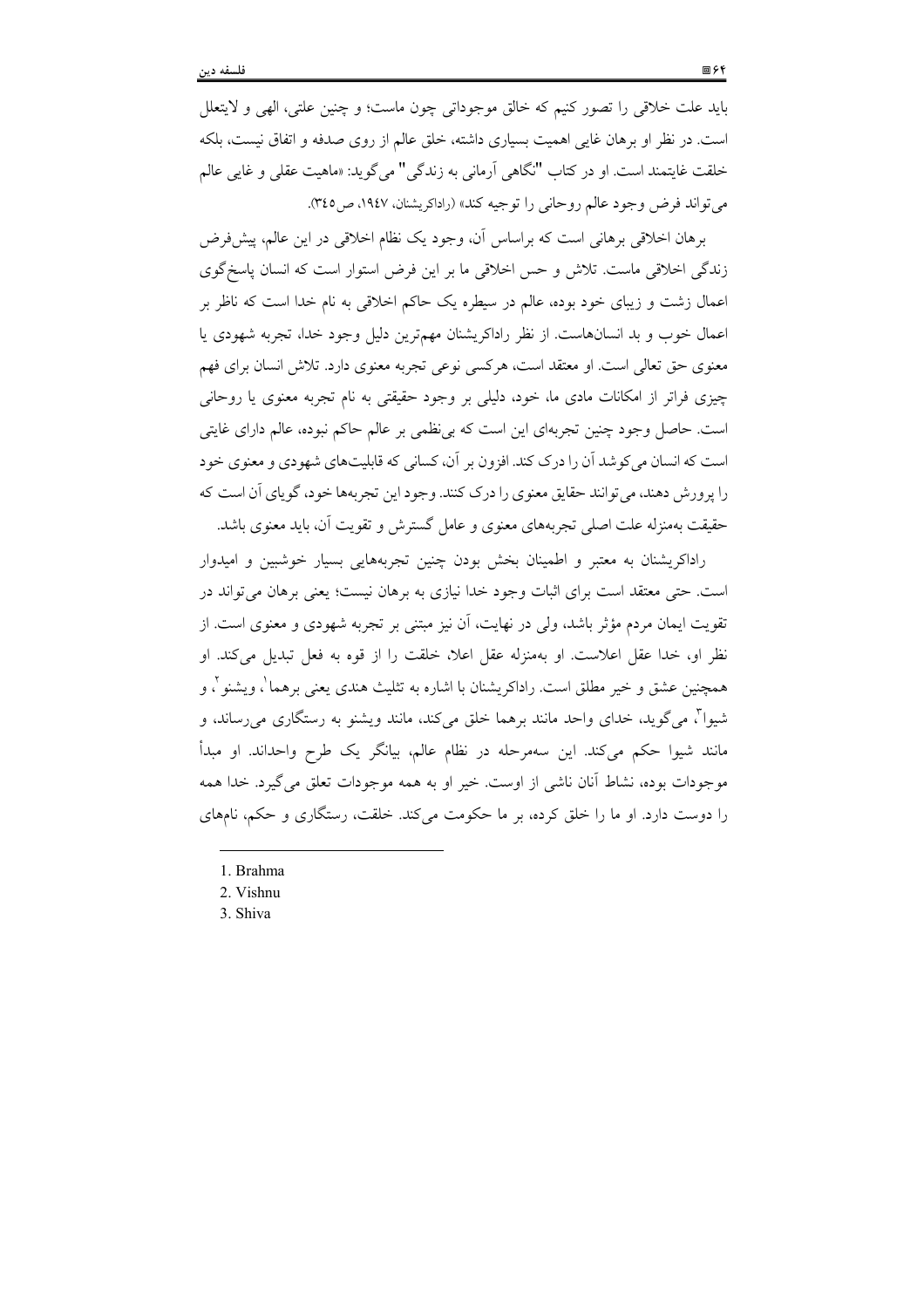گو ناگون خدای واحدند (راداکریشنان، ۱۹٤۷، ص۳۳۸).

نظر راداکریشنان درباره رابطه خدا و مخلوقات، از واپتهد نیز متأثر است. او مانند واپتهد معتقد است خدا با جهان رابطه اورگانیک دارد، یعنی غیرممکن است بتوان خدا را از جهان جدا کرد. برخلاف اّنچه خداشناسان طبیعی ْ میپندارند، اینطور نیست که خدا ابتدا جهان را خلق، و سپس آن را رها کرد تا از طریق علل ثانوی و فرعی به رشد خود ادامه دهد. خدایی که در آغاز خلقت همهچیز را منظم و مرتّب کرده است، اگر نتواند در آن تغییری ایجاد کند، خدا نيست. اگر عالم مخلوق است، خداوند بايد دائما خالق باشد. خدا عليم است و پيوسته آن را در جهت رسيدن به غايت خود هدايت مي كند. او منزَّه است؛ يعني عين عالم نيست. عالمي كه در حال تکامل است و بهسوی کمال خود پیش میرود. در امر خلقت همیشه جنبهای از خدا تحقق نخواهد يافت كه أن موجب تنزيه او از عالم مي شود. احتمالا اين جنبه سرانجام نايديد شده، خلقت كامل مي شود و خدا به حالت مطلق بازمي گردد. وقتي راداكريشنان خدا را بهمنزله اصل خلقت جهان میداند، نتیجه عالم در نظر او بهصورت موجودی روحانی تلقی می شود. او می گوید، آغاز و پایان، مفاهیمی محدود کنندهاند و بهره عظیم عالم در روند برزخی آن بین آغاز و یایان است (راداکریشنان، ۱۹٤۷، ص ۳٤٠).

## تجربه دينم آ

بهنظر میرسد راداکریشنان درخصوص تجربه دینی نیز، از شلایرماخر <sup>۲</sup> متأثر است. به اعتقاد او باید به خدای واحدی که از همه خدایان فراتر است، اعتقاد داشت. خدایی فراتر از تصورات

۳. فردریک شلایرماخر (۱۷٦۸–۱۸۳٤)، فیلسوف آلمانی و بنیانگذار هرمنوتیک جدید است که در برسلو بهدنیا آمد. او در هرمنوتیک اصل را بر سوء فهم قرار داد و اصول عامی را برای فهم هر متنی مطرح نمود. او همچنین مؤسس الهیات اعتدالی است. به نظر او مبنای دیانت نه تعلیم وحیانی و نه عقل نظری است. آنطورکه در الهیات طبیعی مطرح است و نه حتی اراده اخلاقی، آنطورکه در نظام فلسفی کانت مطرح است، بلکه در آگاهی دینی است که با همه آنها فرق می کند. او معتقد است ذات دین عین احساس و وابستگی به نامتناهی است. یعنی دیانت موضوع تجربه زنده است. آثار شلایرماخر عبارتاند از: درباره دين، حديث نفس، نگاهي اجمالي به دين، دين مسيحيت.

<sup>1.</sup> Deists

<sup>2.</sup> Religious experience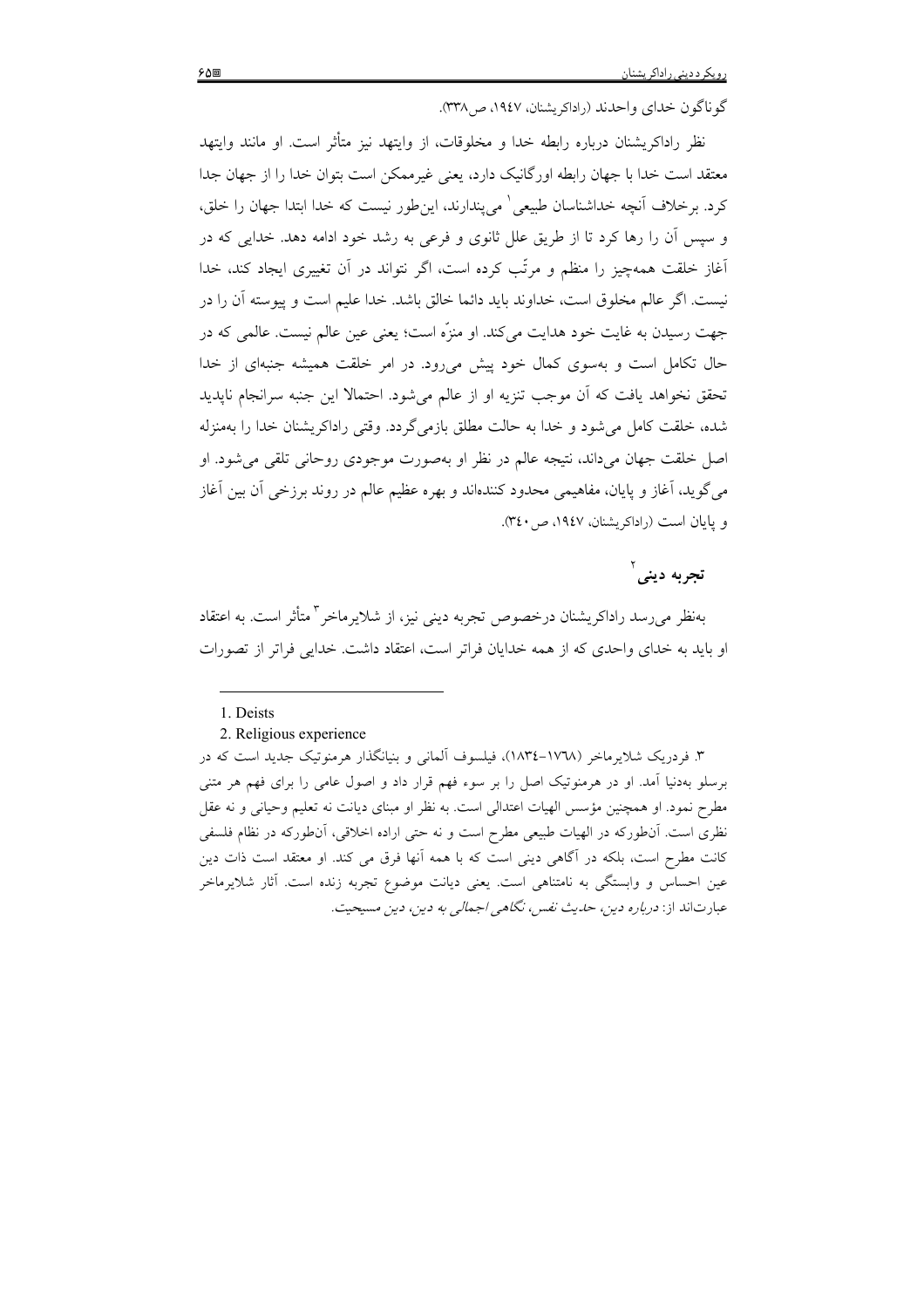و مفاهیم، خدایی غیرقابل شناخت، ولی قابل تجربه؛ خدایی که اصل حیات انسانها، و غایت نهايي موجودات است. تجربه حضور خدا، خود، والاترين نوع دين است. انسان از طريق تجربه دینی میتواند حضور خدا و روحانیت عالم را درک کند. وی معتقد است، تجربه دینی مانند تجربههای معمولی از نوع معرفت نیست؛ بلکه نوعی درک مستقیم حقیقت توأم با وجد و رضایت درونی بوده، به هیچنوع تجربه دیگری تحویلپذیر نیست. این نوع تجربه، تلاش برای کشف حقایق ابدی از طریق ارتقای روح است. برخلاف تجربههای دیگر، هدف تجربه دینی کشف امکانات پنهان و آرمانی حیات بشری و تلاش درجهت رهایی انسان از تنگناها و فشارهای وجود متناهی است. وی معتقد است انسان باید به حقیقت و ارزش چنین تجربهای اعتقاد داشته باشد؛ هرچند، امروزه مخالفت با چنین تجربههایی یک نوع مد روشنفکری است. او مي گويد: «شايد بتوان در مفهوم اين نوع تجربه مناقشه كرد، ولي نمي توان واقعيت اَن را زير سؤال بر د» (راداكريشنان، ١٩٤٧، ص٩٣).

درحقیقت، هرچند ممکن است شهود کامل محقق نشود، در سطحی پایین تر چنین تجربه و شهودی برای هرکسی ممکن است. راداکریشنان در جایی میگوید: «فقط رهبران دینی نیستند که تجربه دینی دارند، بلکه عامه مردمی که در کوچه و بازار زندگی میکنند نیز، تجربه دینی دارند» (راداکریشنان، ۱۹۳۹، ص ۳۱). وقتی ما روشنگری علم جدید، وجد یک شاعر، تسلیم نفس مقابل یک مقامی بزرگتر و از خودگذشتگی و عاشق شدن انسانها را تجربه می کنیم، بدین معناست که واجد یک حالت ضعیف عرفانی هستیم (راداکریشنان، ۱۹٤۷، ص۹۳). برای مثال، تحلیل یک عشق خالص می تواند به روشن شدن این موضوع کمک کند. در احساس عشق یا هر احساس دیگری از این قبیل، معمولا ما اطراف خود را فراموش می کنیم و در تجربه دیگری غرق می شویم. اگر فردی از روی صداقت، برای نیل به اهدافی، به کاری اقدام کند، می تواند چنین تجربهای را بهطور باطنی حس کند. راداکریشنان در کتاب «دین و جامعه»، ضمن بیان این نوع تجربه، میگوید: دین سرچشمه هرنوع پی گیری جدی آراء، هرنوع جستوجویی بعد از ایمان، و هر ماجرایی بعد از فضیلتی است. جستوجوی انسان برای درک جمال، خیر و حقیقت، جستوجوی خداوند است. طفلی که از سینه مادر خود شیر می نوشد، فرد بیسوادی که به آسمان خیره شده و ستارههای آسمان را نظاره می کند، دانشمندی که در اَزمایشگاه خود با میکروسکوپ خود حیات موجودات را مطالعه میکند،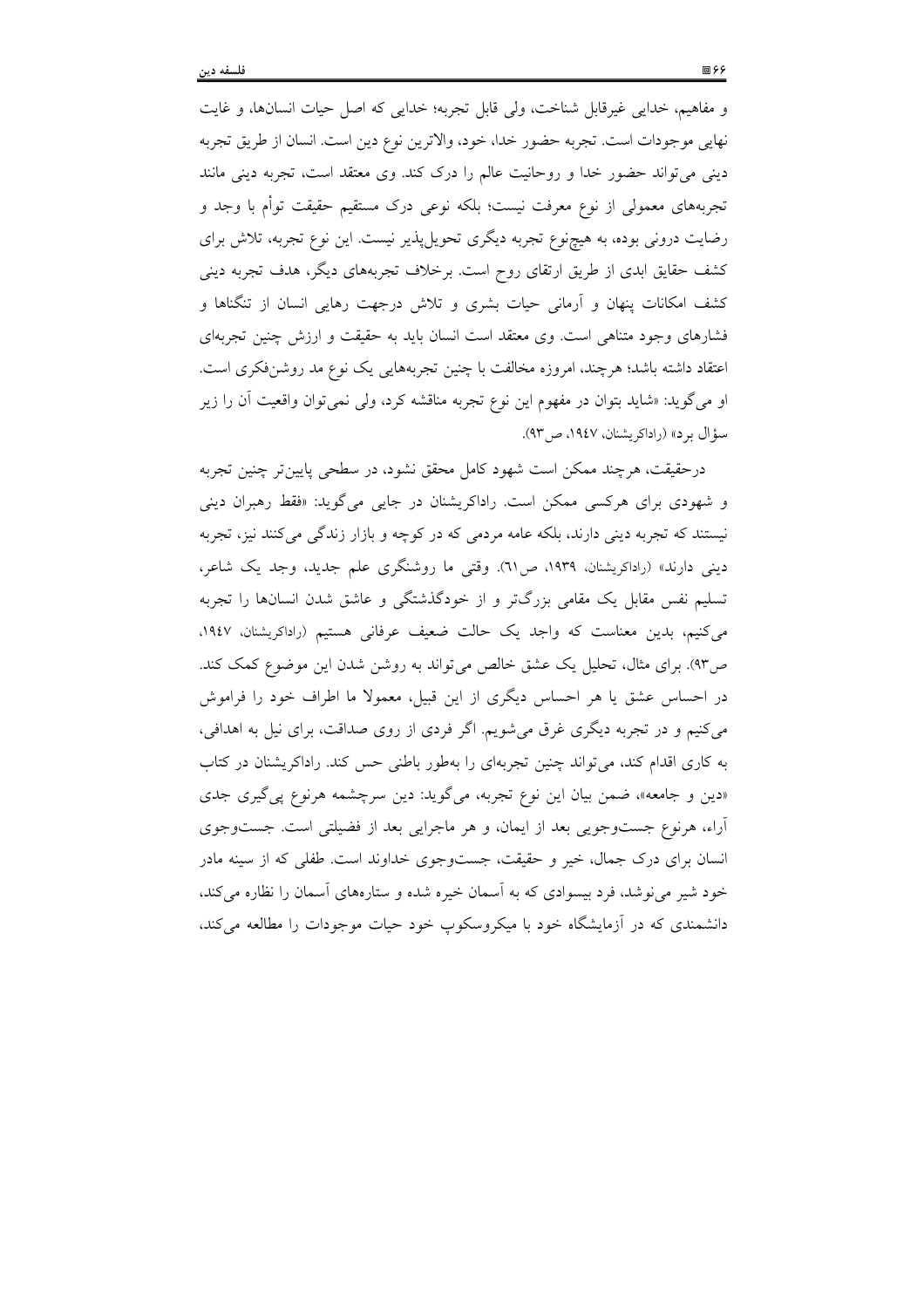شاعری که در خلوت خود به تأمل درباره زیباییهای طبیعت میپردازد، فردی که در زیر مهتاب اّسمان ایستاده به بلندیهای هیمالیا ویا دریای اّرامی نگاه میکند، همه اّنها یک حس الهی دارند (راداکریشنان، ۱۹٤۷، ص ٤٧)؛ بنابراین، چنین تجربهای باعث می شود انسان هرچند بهطور موقت، مشکلات زندگی را فراموش کند. این واقعیتی است، انکارناپذیر؛ و رستگاری و رهایی انسان نیز از طریق چنین تجربهای میسر است.

## ويژگي هاي تجربه دينې

راداکریشنان در کتابهای "نگاهی آرمانی به زندگی"، و "سلطه دین در فلسفه معاصر" ویژگی هایی را برای تجربه دینی قائل است که عبارتند از:

- ۱. تجربه دينې نوعي تجربه است نه امري خارقالعاده و مافوق طبيعي؛ و هر فردي مي تواند چنین تجربهای داشته باشد. افزونبراین، این تجربه متضمن نوعی آگاهی است، نه آگاهی به ارزشهای اخلاقی، آنطور که کانت مطرح میکرد، و نه آنگونه که هگل دین را نوعی آگاه<sub>ی</sub> میدانست.
- ۲. تجربه دینی یک آگاهی بی کموکاست و کامل است و با تجربه معمولی تفاوت دارد. در تجربه معمولی بین سوژه و ابژه دوگانگی وجود دارد، ولی در تجربه دینی، بین سوژه و ابژه تمایزی وجود ندارد. راداكريشنان ماهيّت تجربه ديني را به زبان ساده چنين بيان ميكند: تجربه ديني شرایطی از آگاهی است که در آن احساسات باهم ادغام، و آرا با یکدیگر متحد می شوند و مرزها برداشته، و تمایزات عادی کنار گذاشته می شوند؛ گذشته و حال نیز از بین می رود، و آگاهی و وجود با یکدیگر تفاوتی نخواهند داشت. کل آگاهی عین وجود و کل وجود عین آگاهی میشود. اندیشه و حقیقت در هم آمیخته و ترکیبی از سوژه و آگاهی ایجاد میشود. در چنین حالتی از زندگی، مدرک و مدرک متّحد می شوند (راداکریشنان، ۱۹٤۷، صص۱۹ و ۹۲).
- ۳. تجربه دینی تا زمانی که بهصورت یک کارکرد مستقل ذهنی مطرح است، ماهیتی مستقل دارد، يعني تحت تأثير عوامل خارجي نبوده، يک الهام باطني و خودجوش است.
- ٤. تجربه ديني تجربهاي است كه در باطن انسان شكل مي گيرد، يعني حياتي است كه در درون سوژه جای دارد. راداکریشنان دراینخصوص نیز، تحت تأثیر وایتهد معتقد است، تجربه دینی یک تجربه باطنی و شخصی است.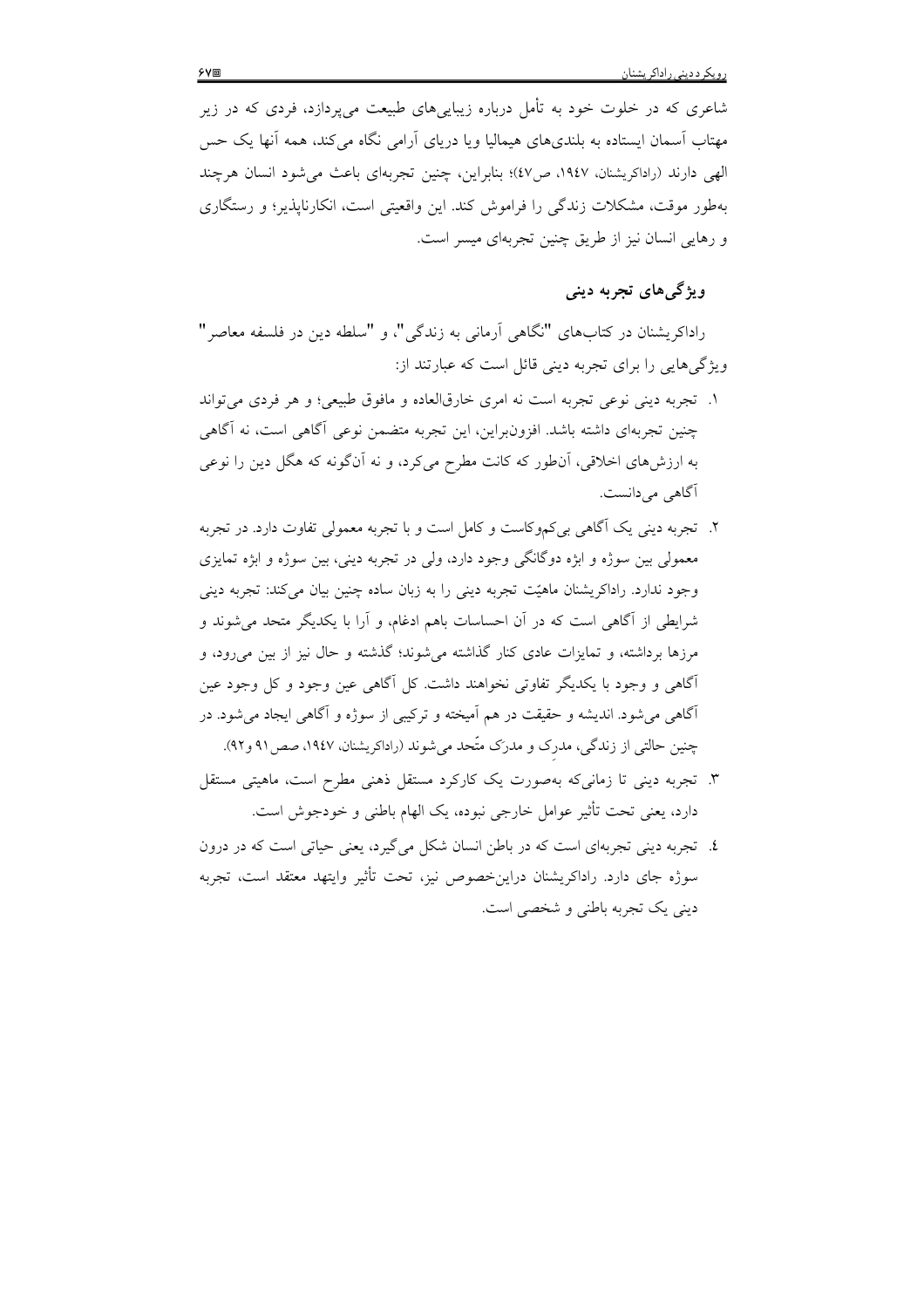- ٥. تجربه دینی نسبت به تعلّقات دنیوی بی تفاوت است؛ درحالیکه معمولاً انسانها در زندگی خود نسبت به أنها بی تفاوت نیستند. راداکریشنان معتقد است، این نوع تجربه از متناهی و گذرا بودن تعلقات دنیوی راضی نیست و هدف او فقط نیل به کمال است.
- ٦. تجربه ديني واكنش كل وجود انسان به كل حقيقت است. اين تجربه يك تجربه جزئي نيست، بلکه کل وجود انسان را دربر میگیرد. واکنش انسان در این تجربه نسبت به جنبهای از حقيقت نيست، بلكه مقابل حقيقت، بهصورت كلي است. راداكريشنان مي گويد: اين تجربه یک رویت شهودی است که همه داشتههای نفس در جنبههای مختلف زندگی در آن جلوه میکند. پس این تجربه یک واکنش معرفتی و احساسی نیست، بلکه کل وجود انسان، یعنی جنبه عاطفي، اخلاقي و زيبايي شناختي انسان را در برمي گيرد (راداكريشنان، ١٩٢٠، ص٣٠٥).
- ۷. این تجربه هیچ اضطراب و تشویشی در زندگی فرد ایجاد نمی کند، بلکه نوعی آرامش خاطر نيز به ارمغان مي آورد. راداكريشنان واژه «شانتي» ٰ را براي اين حالت بهكار مي برد و معتقد است این تجربه در مواجهه با ناکامی ها، به انسان آرامش، اطمینان، سرور و قدرت میبخشد. یونانیها برای چنین حالتی از واژه «اَتارکسی»<sup>۲</sup> استفاده میکنند که به عقیده راداکریشنان، بار منفی دارد. در چنین تجربهای، هیجان و نگرانیهای زندگی از بین می رود و انسان امنیت و آرامش خاصی را تجربه می کند (راداکریشنان، ۱۹٤۷، ص۹۳).
- ۸- همراه با وجد و سروری که در تجربه دینی وجود دارد، میتوان نوعی آزادی باطنی را نیز حس کرد. ناآرامیهای انسان و آگاهی او به اَلام زندگی ناشی از اضطراب و نگرانیهای موجود است که برخاسته از تعلقات دنیوی اوست. تجربه دینی به انسان کمک می کند ضمن رهایی از چنین تعلّقاتی، آزاد و بانشاط باشد.
- ٩. فضائل تجربه ديني قابل توصيف نيست. اين تجربه اگر لحظهاي به انسان دست دهد می تواند تأثیر عمیق و شدیدی بر کل زندگی او داشته باشد، بهطوریکه هرگز آن را فراموش نکند. راداکریشنان میگوید، کسی که واجد تجربه دینی است، نه با تردید و ابهام، بلكه با صراحت و اطمينان سخن مي گويد.

1. Shanty

2. Ataraxy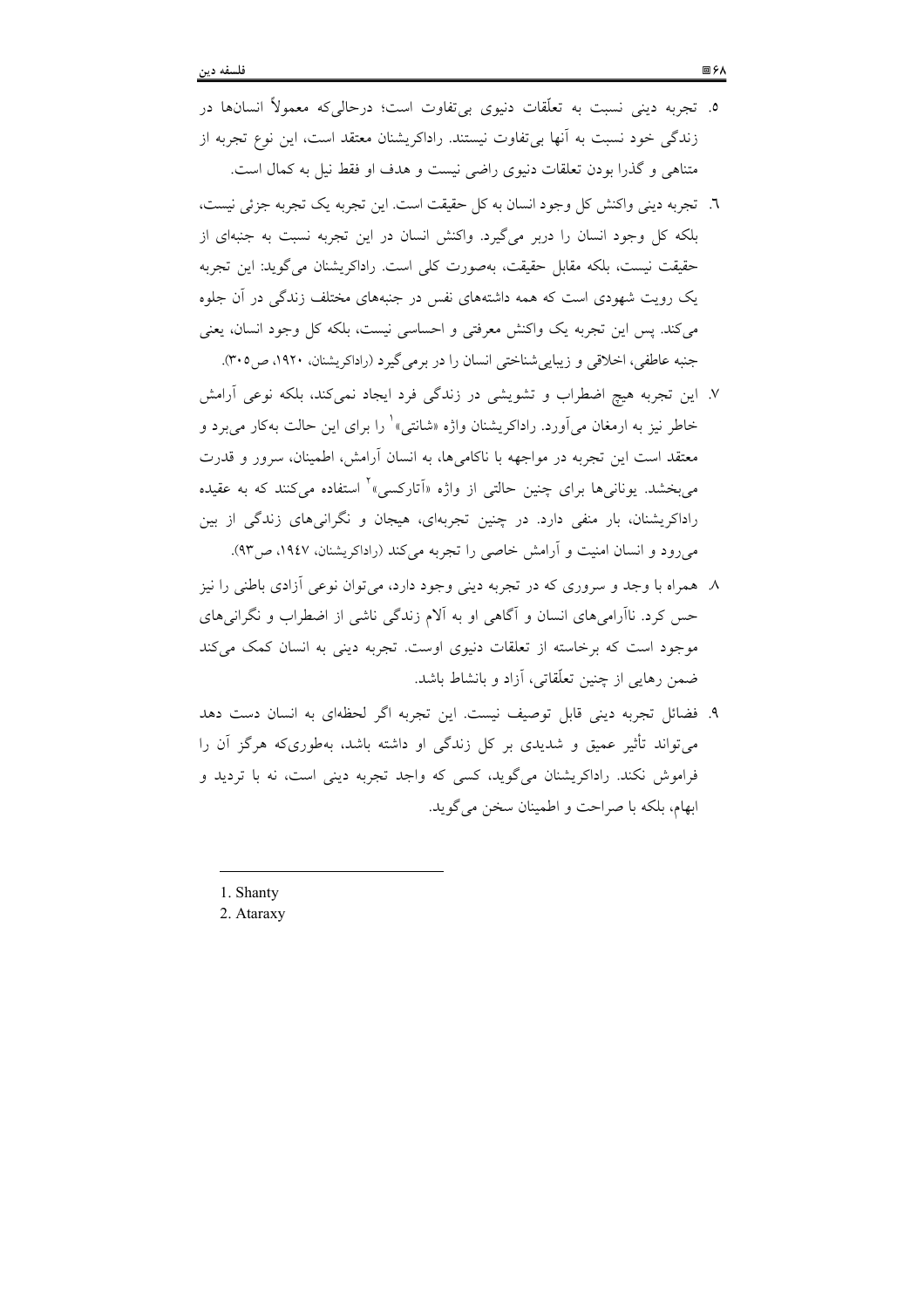١١. برخي بر اين عقيدهاند كه چنين سخناني درباره تجربه ديني بيهوده و بي معناست. خود راداکریشنان نیز از ناکافی بودن و محدودیتهای زبان آگاه بود و اذعان داشت که زبان انسان قادر به توصیف کامل ماهیت تجربه دینی نیست؛ زیرا توصیفات بشری نمی تواند حقيقتي غيرقابل توصيف را تبيين كند. اين نوع تجربه فراتر از بيان انسان است. در اين تجربه نفس فردی در یک کل ادغام شده و تمایز میان عالم و معلوم از بین می رود؛ ازاینِ رو، نمی توان آن را به توصیفات عقلی که مبتنی بر تمایز بین سوژه و ابژه است، تحویل کرد. راداکریشنان معتقد است، قالبهای مفهومی برای بیان تجربههای غیرقابل توصیف دینی کافی نیستند؛ یعنی هرتلاشی برای بیان چنین تجربهای تا حد زیادی بیهوده خواهد بود (راداکریشنان، ۱۹٤۷، ص۹٦). ازاین رو، او میگوید: شهود عمیق در چنین مواردی عین سکوت است؛ بدین معنا که انسان از طریق سکوت، خودبهخود، به وجود چنین تجربهای اذعان می کند، بدون اینکه لب به اعتراف بگشاید. عظمت حیات معنوی غیرقابل بیان، و حتی فراتر از عقل و زبان است. این تجربه یک راز غیرقابل درک بوده، سخن درباره أن نامعتبر است (راداكريشنان، ١٩٤٧، ص١٠١). معمولاً براي بيان ماهيت تجربه دینی از علائم و نمادهایی که در سنتهای تاریخی وجود دارد الهام گرفته می شود ولي اين علائم، فقط براي فهم بهتر ماهيت ديني و نه فهم كامل آن، بهكار برده مي شوند.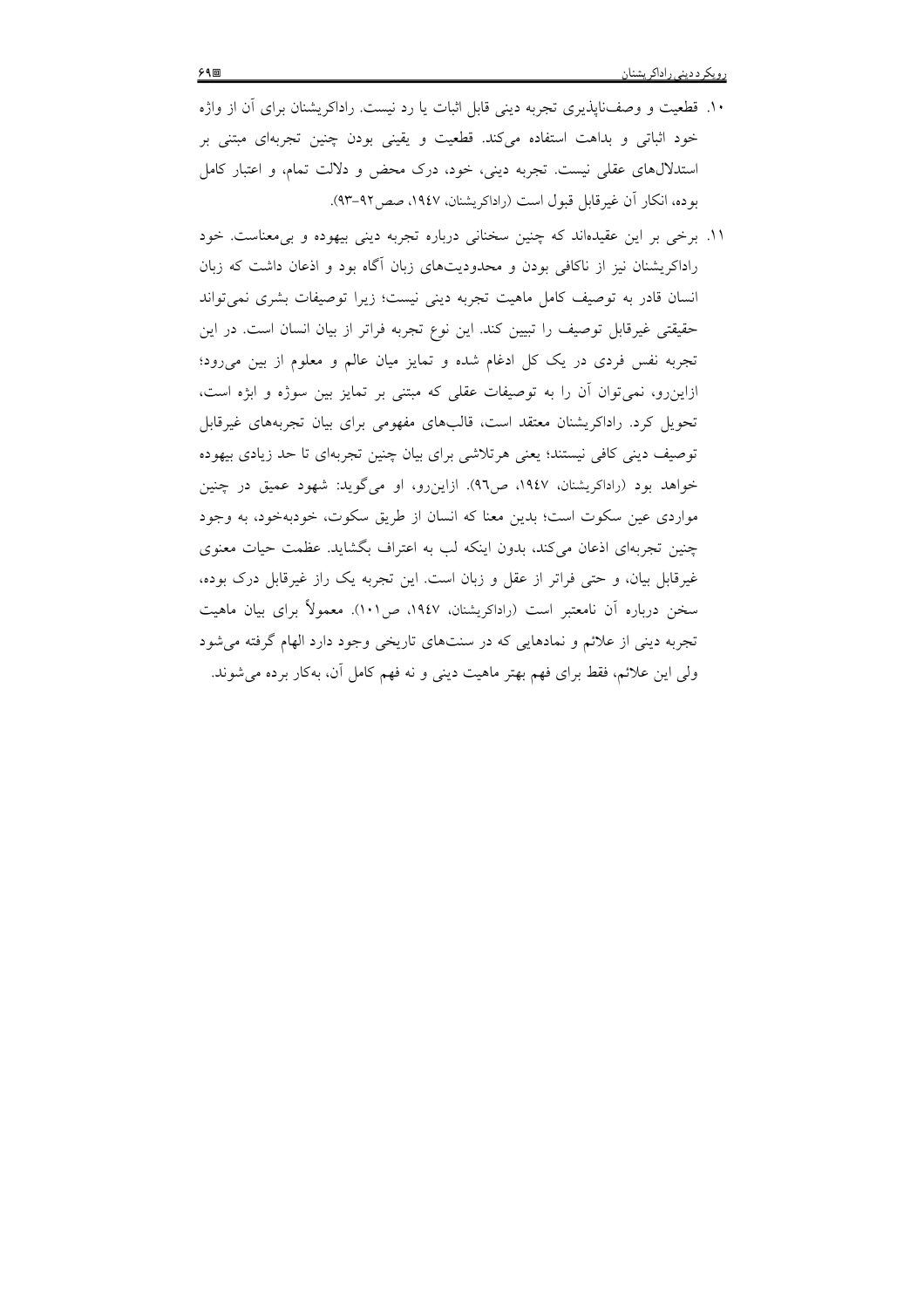نتيجه با بررسی آثار راداکریشنان میتوان نتیجه گرفت، او در موضع فلسفی خود تحت تأثیر مکتب ودانتا بوده؛ عناصری از آرای فکری هگل، شلایرماخر و وایتهد در تفکرات او مشاهده می شود. به اعتقاد او حقیقت واحد است؛ ازاین رو، وحدتگراست. یکی از دغدغههای او حيات ديني انسانهاست. او اين دغدغه را در آثار مختلف خود بيان نموده است. منبع الهام او در مواجهه با این مسئله، نیز مکتب ودانتا با شرح شانکارا بود. البته او در برخی از آثار خود مانند "سلطه دین در فلسفه معاصر" به رامانوجا گرایش نشان میدهد، ولی در کتاب "نگاهی آرمانی به زندگی" می کوشد میان شانکارا و رامانوجا که هردو از مشاهیر مکتب ودانتا هستند، سازش ایجاد کند. او معتقد است همه ادیان یک وحدت بنیادی داشته، دین جنبههای مختلفی دارد؛ ازجمله، جنبه شناختی، احساسی، عبادی و اخلاقی. نزاعهای دینی

زمانی رخ میدهد که پیروان یک دین فقط به جنبهای از دین توجه کرده، از جنبههای دیگر آن غفلت نمایند. بهعبارتدیگر، حقیقت دین، واحد بوده، صور گوناگونی دارد. وی درباره ذات دین نیز، به تجربه دینی رهبران دینی اشاره میکند. او در این خصوص، تحت تأثیر شلایرماخر، به تجربه دینی اعتقاد داشته است. به نظر او، انسان میتواند از طریق تجربه دینی حضور خدا و روحانیت عالم را تجربه کند. تجربه دینی نوعی درک مستقیم حقیقت توأم با وجد، نشاط و اقناع درونی است. همچنین او برای تجربه دینی ویژگیهایی قائل است که در این مقاله به آنها اشاره شد. راداکریشنان معتقد به حقیقت واحدی است که عین هستی و أزادی محض بوده، دارای امکان نامتناهی و عاری از ثنویت است که در مکتب ودانتا به آن برهمن گويند. او در اين خصوص نيز شديداً تحت تأثير مكتب ودانتا است. بهطوركلي، راداکریشنان واجد گرایش دینی و معنوی خاصی بوده، با هرنوع برخورد مکانیستی و مادیگرایانه با حیات بشری مخالف و معتقد بود، تا زمانی که حس معنوی انسان بیدار نشود حالت پأس، ناامیدی و اضطراب بر زندگی وی حاکم خواهد بود. وی در این خصوص از غربي ها انتقاد مي كرد.